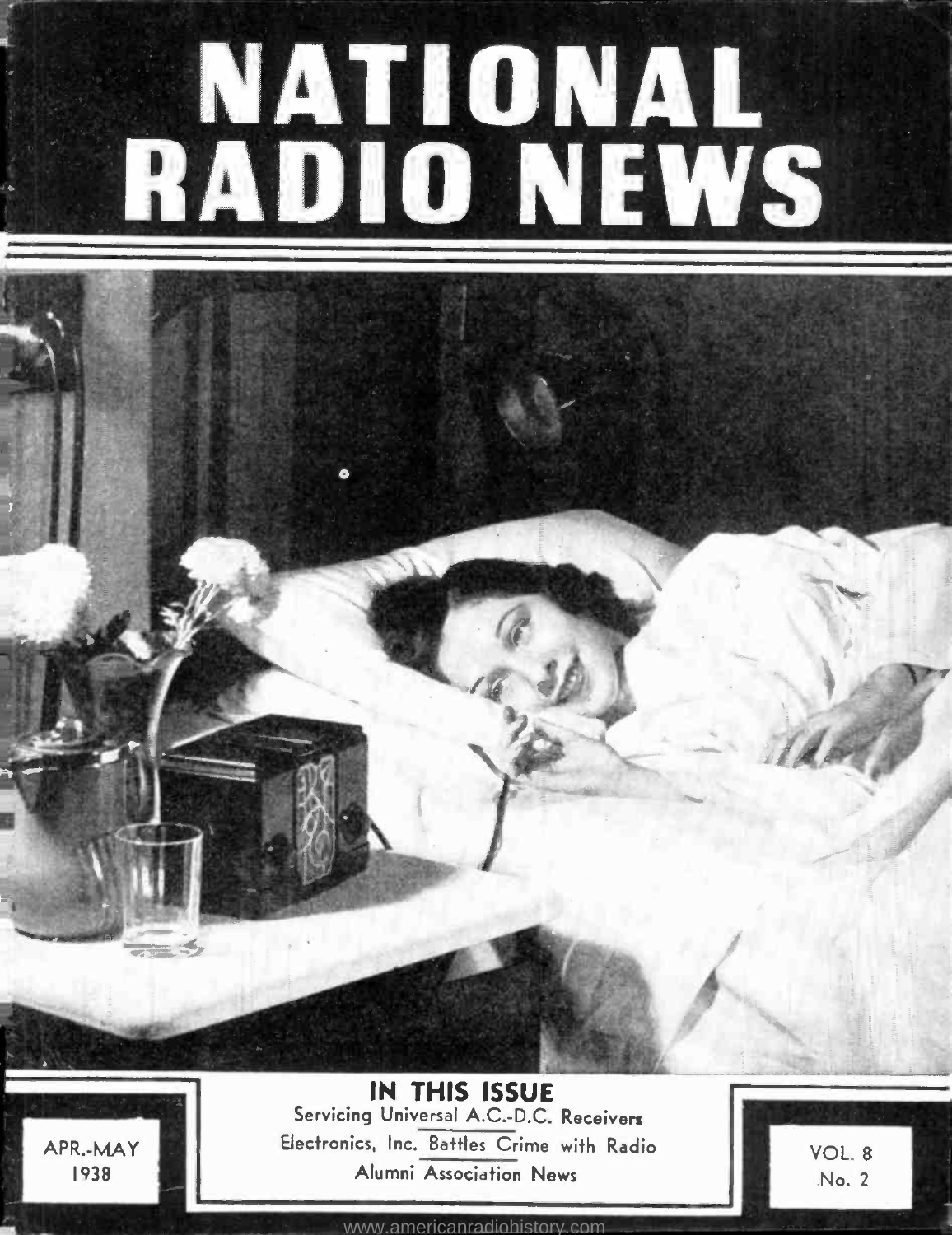

# RADIO MARCHES ON!

When dark clouds hover over the business horizon, and pessimists talk about a business recession-Charlie McCarthy sets a new record for listener popularity and RADIO MARCHES ON!

When people begin to watch their dollars more closely, staying at home evenings in order to

conserve finances, the theaters and night clubs suffer. When the stay -at- homers become aware of the shortcomings of their old Radio sets, and decide to have them serviced so they will do for another year-Radio servicemen find themselves head over heels in work. and RADIO MARCHES ON!

When the old Radio set sounds pretty bad and cannot be economically repaired, stay-at-home families begin to rebel at forced economy programs; in self- defense against demands for more costly entertainment, fathers go out to buy new Radio sets-the receiver manufacturing and merchandising branches of the Radio industry prosper, and RADIO MARCHES ON!

When people are forced to turn to Radio for entertainment, they take notice of the great improvements which have been made in Radio program quality within the past few years; they join the ranks of enthusiastic and regular Radio listeners-the sponsors of Radio programs find Radio advertising so profitable that they buy more of it, and RADIO MARCHES ON!

When overtime work ceases and working days are shortened, people have more time to take notice of the tremendous strides made by the Radio industry in improving tone quality, simplifying tuning and modernizing the cabinets of Radio receivers; they get one big yearning for a new Radio receiver-an aggressive Radio set dealer converts that yearning into proud realization, and RADIO MARCHES ON!

When jobs vanish and salaries drop in many other industries, When jobs vanish and salaries drop in half other mudstries,<br>things keep right on humming in the factories, in the sales rooms<br>and in the service shops of the comparatively new Radio industry and in the service shops of the comparatively new Radio industry-<br>Radio men see clear business skies and bright futures, for RADIO MARCHES ON!

#### J. E. SMITH, President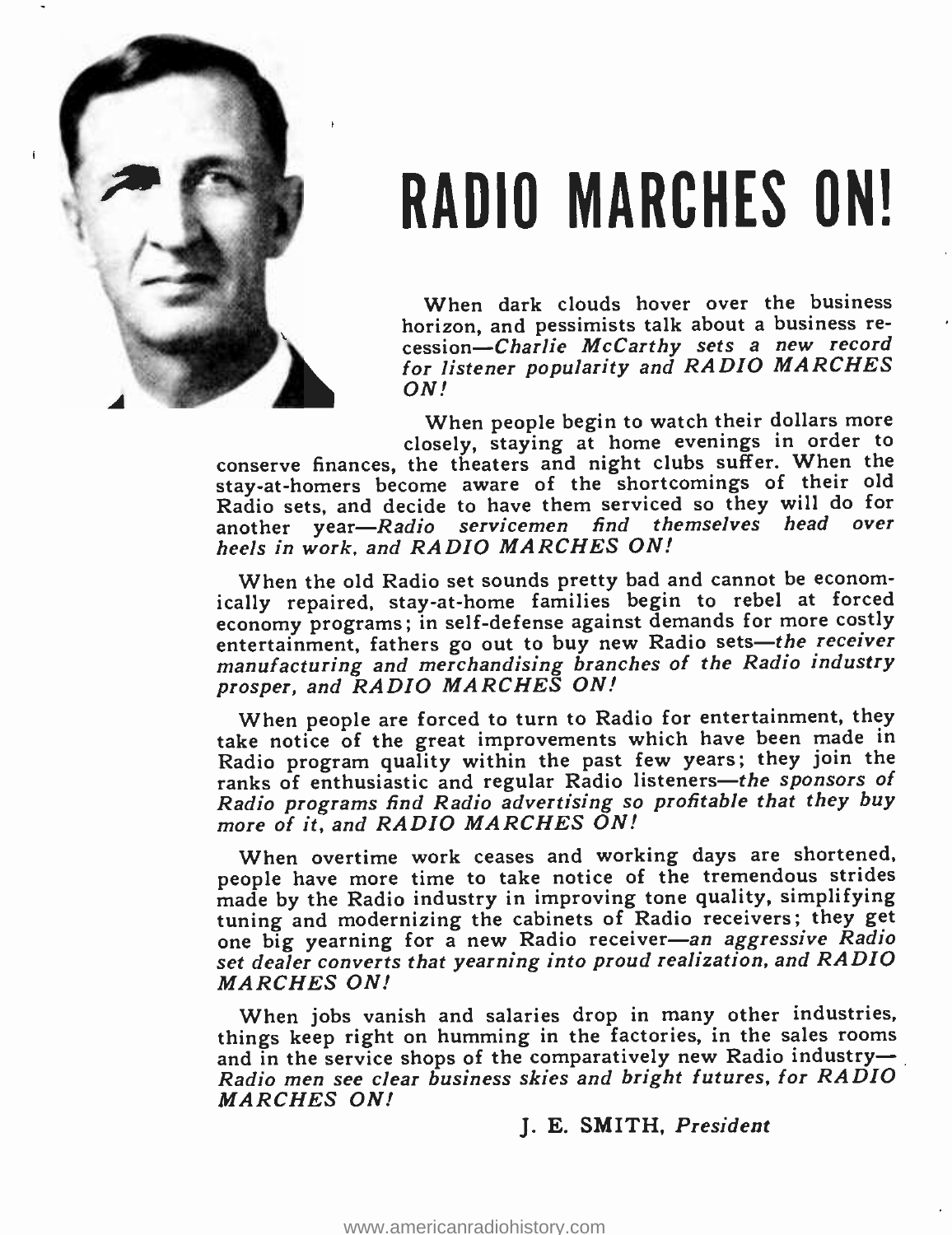# Servicing Universal A.C. - D.C. Receivers By J. B. STRAUGHN

N. R. I. Service Consultant

NE of the most common types of receivers – Theorem box brought in for servicing is the "cigar box" – ex type universal A.C.-D.C. receiver using a T.R.F. radio frequency amplification using a 6.3 volt<br>circuit with four or five tubes. Sets like this have super-control pentode tube such as the 78, 6D6<br>been widely distributed ov and have been sold at extremely low prices. Since<br>manufacturing costs must obviously be kept<br>down when a receiver complete with tubes is to<br>sell for less than \$10, low-grade parts are often<br>employed. Breakdowns are frequen

Unfortunately for the customer, it costs very<br>nearly as much to repair one of these small re-<br>ceivers as a larger set. When a customer hears<br>the estimate of service costs, he generally ex-<br>claims ; "Why, I can buy a new ra

This is true, sad to say, but the business-like ser-<br>viceman will point out that the parts in the new receiver will be no better than those in the old<br>one, and the same trouble will undoubtedly de-<br>In some velop in a short time. On the other hand, if the<br>old receiver is repaired, using first-class parts<br>which the manufacturer could not afford to em-<br>ploy, excellent results may be expected. The cost

The signal circuits of a midget T.R.F. radio are extremely simple. Generally there is one stage of radio frequency amplification using a 6.3 volt or  $6K7$ . The former two types have the same base and are interchangeable, while the latter uses an octal hase.

The It.F, amplifier feeds into the detector, which uses a pentode tube having a sharp plate current eut-off characteristic. Interchangeable type 6C6 or 77 tubes, or the octal-base 6J7 tube will generally be found in the detector stage.

The audio output of the detector is fed by means of resistance -capacitance eoupliug into the power output tube, which is generally a type 43 pentode. This tube in turn feeds the loudspeaker : although a dynamic loudspeaker is more often used. you will occasionally encounter a magnetic

In some sets one or more dummy tubes will be found, with only the filaments connected into the circuit. As long as the filament circuit is not open, the condition of a dummy tube is immaterial : in fact, defective tubes are often used orig-



of service work on one of these sets should really<br>be considered a part of the purchase price, for<br>the value of the receiver will be increased in ex-<br>act proportion to the value of the new high-grade<br>parts. Such a line of

servicing of universal T.R.F. receivers for which circuit diagrams are not obtainable anywhere. the procedures described apply equally well to tube gets the same potential as the plate; 3, an these T.R.F, receivers when circuit diagrams are — external ground connection is not used because<br>at hand, and will also prove of value in servicing — one side of the power line (which connects to the at hand, and will also prove of value in servicing universal A.C.-D.C. superheterodyne receivers.

inally by the manufacturer to keep costs down while making the customer think he is getting a larger receiver.

these are ; 1, the chassis may not be an electrical<br>Although this article deals primarily with the part of the circuit, in which case the ground sym-<br>servicing of universal T.R.F. receivers for which bols simply indicate t In Fig. 1 is shown the typical signal circuit ar-<br>rangement of an A.C.-D.C. T.R.F. receiver. There<br>are several peculiarities which should be noted; connected together ; 2, the screen grid of the II.F. external ground connection is not used because receiver circuits) is grounded: 1, the small coils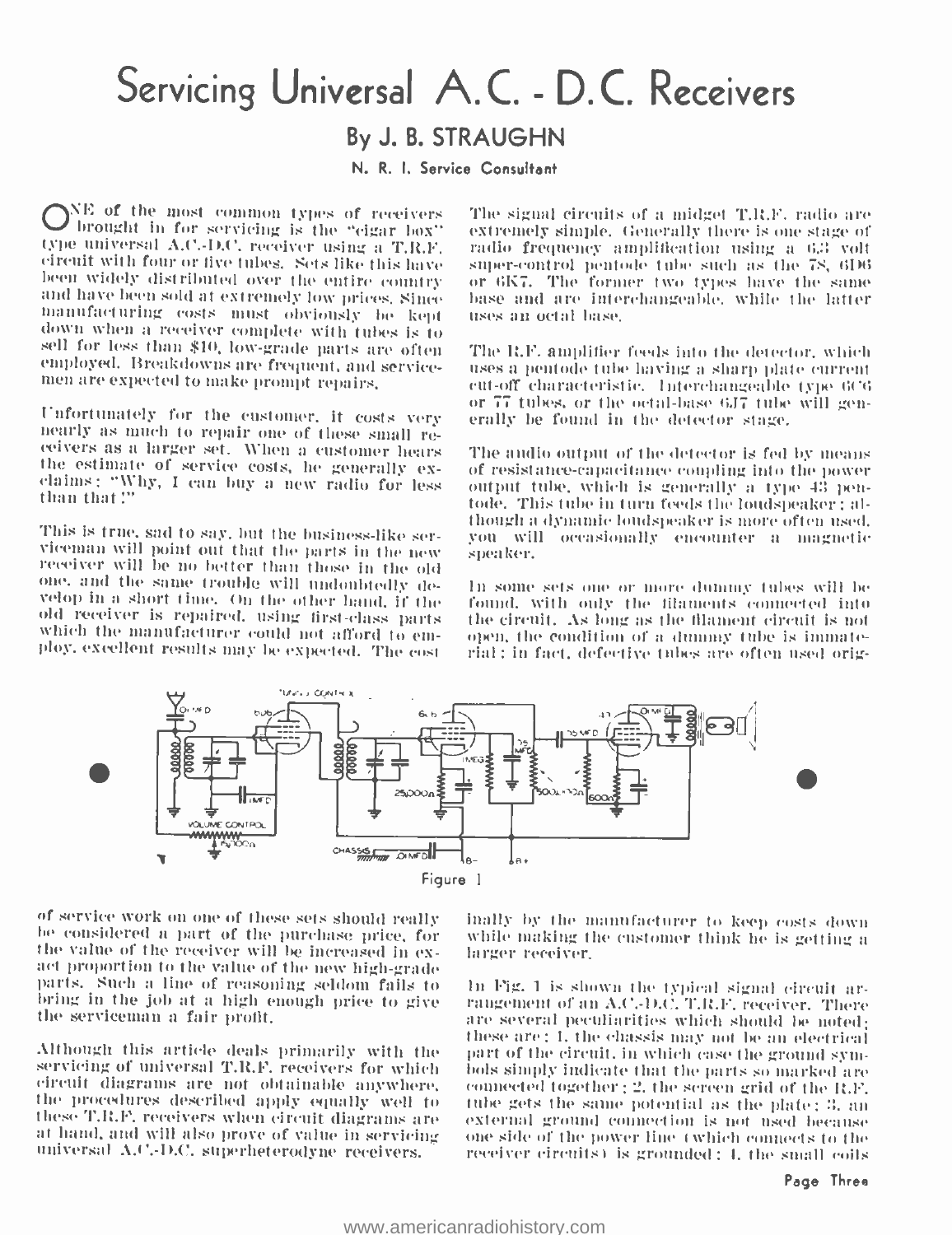connected to the primary R.F. coil windings provide capacitive coupling in addition to the usual 115-63, or approximately 52 volts. Since 3 aminductive coupling between primary and sec- ondary windings.

The aerial for a midget set is usually of flexible wire, permanently attached to the set and con- in series with the voltage-limiting resistor. Each<br>nected to the receiver input circuit through a small tubular and tubular or mica condenser. This aerial wire the required vo may be grounded to a water pipe or other external ground, in which case the R.F. signals picked — connected as in Fig. 3A reduce this required volt-<br>mo by the ungrounded side of the power line will — age drop by 8.5 yolts. (Although the lamps are up by the ungrounded side of the power line will — age drop by 8.5 volts. (Although the lamps are dow through the primary of the first R.F. trans- — rated at 6.3 volts, they are operated at 4.25 volts flow through the primary of the first R.F. transformer. then through the antenna condenser and the aerial wire to ground. The R.F. signals pass-



ing through the primary induce a signal voltage in the secondary in the usual way.

that the chassis connects to the hot (ungrounded) bayonet base also draws 25 ampere and has a blue side of the power line, you may get a shock when  $\frac{1}{2}$  bead. A third type of lamp, having a white bead you touch the c you touch the chassis if some part of your body is grounded. If you get a shock, reverse the line plug if the source is  $A.C.$ ; this will connect the chassis to the grounded side of the power line. In the case of D.C. power you cannot reverse the plug. for that would make polarity incorrect ; you will simply have to avoid standing on a concrete floor (a good ground), and avoid touching any grounded object while working on the set with make a direct connection from the chassis to an external ground, for this may short-circuit the power line and blow the line fuse.

Figure 2 shows a typical power supply circuit used for both T.R.F. and superheterodyne universal  $\Lambda$ , C. -D.C. sets. A 25%5 tube is connected as a single half-wave rectifier, but where the loudspeaker field coil is energized independently of the receiver circuit, there will be a separate<br>connection to each cathode and an extra filter - You will occasionally find two pilot lamps conconnection to each cathode and an extra filter condenser connected directly across the loud - speaker field, as indicated in the dotted circle at the right in Fig. 2.

The tube filaments in a universal receiver are wired in series, with each filament requiring .3 ampere. The filaments of the type 25Z5 and 43 tubes require 25 volts each, while the 6D6 and UCU tubes each require 0.3 volts. This makes a total of approximately 63 volts, and means that

Page Four

the filament voltage- dropping resistor must drop pere flows through this resistor, it will have an ohmic value of  $52 \div .3$ , or approximately 175  $\omega$ .

If pilot lamps are used, they are usually placed in series with the voltage -limiting resistor. Each lamp is operated at about 4.25 volts, and hence sistor is reduced by this amount. Two pilot lamps connected as in Fig. 3A reduce this required voltso they will not burn out because of the sudden surge in current when the set is first turned on.)

rupt tube filaments. The shunt resistance will be<br>contained to the chunt current (the difference be-Pilot lamps are always shunted by resistors, for these lamps do not draw as much current as the equal to the shunt current (the difference between the .3 ampere filament current and the pilot lamp current) divided into the voltage across the lamp or lumps.

 $\,$   $\,$   $\,$   $\,$  If the chassis is an electrical part of the circuit  $\,$   $\,$  a miniature screw base draws .25 ampere and has and the line cord plug is inserted in such a way  $\,$   $\,$  a blue bead, while a Mazda No. 4 Pilot Lamp Color Code. On A.C. -D.C. sets, only two types of pilot lamps are ordinarily used: these can be identified by the color of the glass bead through which the filament -supporting wires pass. A Mazda No. 40 lamp with a miniature screw base draws .15 ampere and has a a blue bead, while a Mazda No. 44 lamp with a bead. A third type of lamp, having a white bead countered. Replace burned-out lamps with new



lamps having the same bead color and voltage rating (6.3 volts).

nected in series directly across the 110-volt line. with no shunt resistor across them. These will lie <sup>110</sup>-volt Japanese lamps similar to those used on Christmas trees. They are connected in series to operate at half-voltage, thereby having longer life while still giving sufficient light to illuminate the tuning dial.

Types of Filament Resistors. Various types of filament voltage-dropping resistors are used in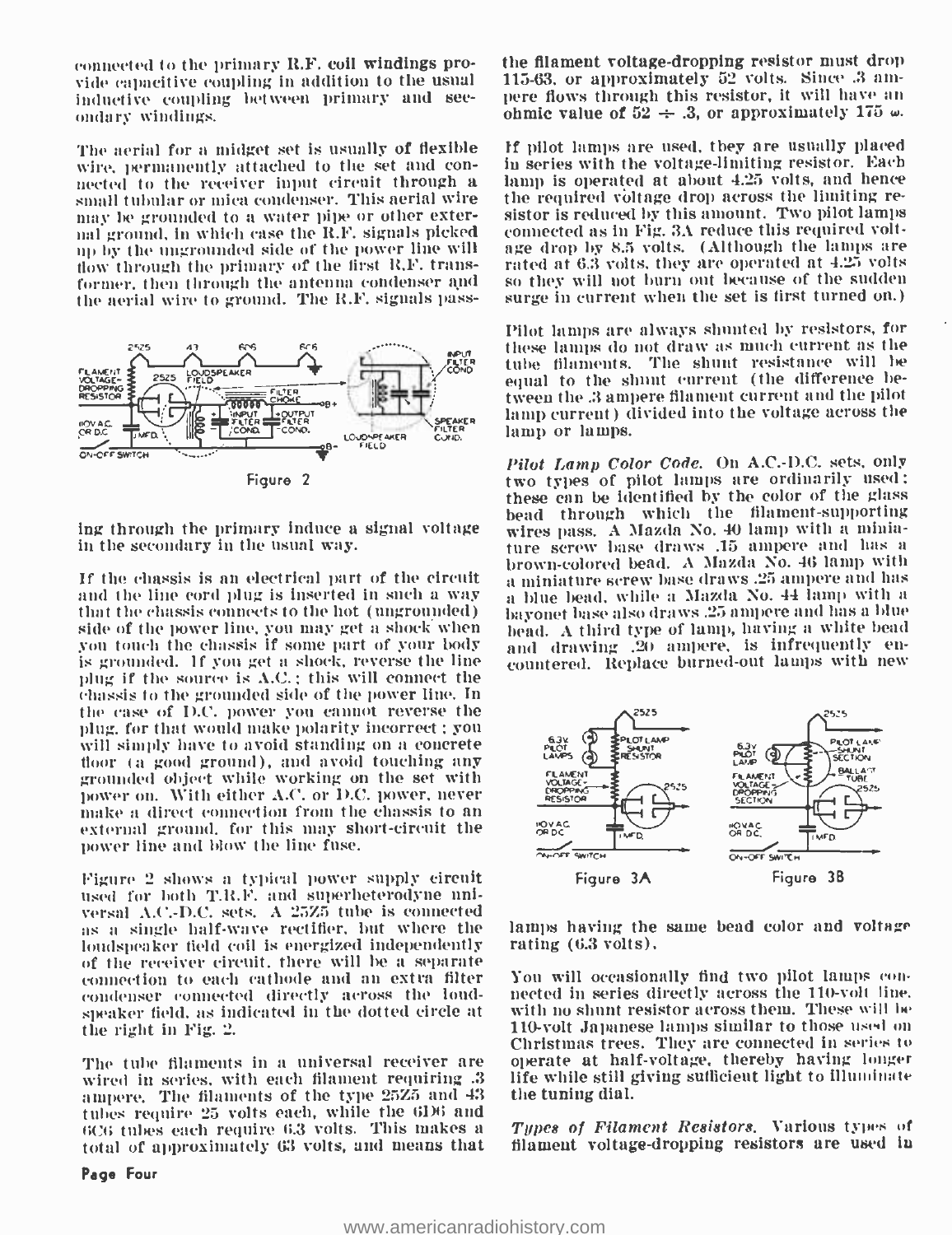universal A.C.-D.C. sets. Many of the earlier<br>models use ordinary wire-wound resistors models use ordinary mounted under the receiver chassis. The chief radiate causes deterioration of nearby receiver components, chiefly the electrolytic condensers.

Line cord resistors, having the resistance wire embedded in asbestos and placed in the line cord along with the usual two copper wires, are now plate connected together may be found in a cir-<br>widely used because they keep the dissipated heat cuit arrangement like that in Fig. 4. Since sup-<br>entirely out of the chassis. identified by the fact that they have three leads instead of two; the resistance wire is connected to one of the line wires. the connection being made directly to one of the prongs on the line cord plug. The line wire which connects to this same prong may be identified with an ohmmeter, and always goes to the rectifier plates. The other line wire will go to the ON-OFF switch which is mounted on the volume control of the receiver.

When a receiver which uses a line cord resistor is  $\frac{100 \times AC}{100 \times AC}$ in operation, the line cord becomes quite hot, but this is natural and is no cause for worry. Never built-in resistance, for this would reduce the resistance value and affect the operation of the re-<br>ceiver.

Ballast tubes are even more satisfactory than line cord resistors for filament voltage-dropping — tends to prevent interference from entering the<br>purposes. These tubes can now be secured with — receiver by way of the power line. Oftentimes a purposes. These tubes can now be secured with the receiver by way of the power line. Oftentimes a<br>either glass or metal envelopes, the metal eng the 2,000 ohm. I watt resistor is used in place of the either glass or metal envelopes, the metal en- velope being the more popular. The resistance element is mounted inside the envelope and con- nected to prongs on the tube base. Oftentimes



taps are provided, with connections to tube<br>prongs, to eliminate need for separate pilot lamp shunt resistors; an example of a ballast tube having one tap for this purpose is shown in Fig. 313.

When a ballast tube burns out, always replace it with another having exactly the same number. This is necessary because the tubes are made with many different ohmic values and with many different arrangements of prong connections. Ballast tubes become very hot while in use, but as the heat is above the chassis, critical parts in the points  $x$  and  $z$  in Fig. 5, and the control grid re-<br>receiver are not damaged, the starting of the power tube is run t receiver are not damaged.

cord resistors with ballast tubes; space limitations make it unudvisable to attempt this. for midget receivers are quite compactly constructed. Incidentally. an ohmmeter provides the quickest way of identifying the various prongs on a ballast tube.

Rectifier Circuit Variations. A single 12Z3 rectifier tube or even a type 37 triode with grid and plate connected together may be found in a circuit arrangement like that in Fig. 4. Since supwould place too heavy a drain on the rectifier. you may expect to find a magnetic loudspeaker in a receiver having this power pack circuit. The



.1 mfd. condenser connected across the power line tends to prevent interference from entering the more efficient but bulkier and more costly filter choke, as indicated inside the dotted circle in

Sometimes you will find a circuit which uses two<br>12Z3 tubes connected in place of a single  $25Z5$ ; the circuit will be the same as that in Fig. 2 ex-<br>cept that the two diode sections of the rectifier tube will be in separate envelopes. The filaments of the two 12Z3 tubes will be in series and will together be electrically equivalent to the filament of a single 25Z5 tube. This gives the set an extra tube and is therefore an advantage from a sales standpoint. The two tubes supply sufficient power for loudspeaker field coil excitation, and hence a dynamic loudspeaker will usually be found. A single 12Z3 tube cannot, however, supply enough current for both the loudspeaker field coil and the receiver circuits and last a normal length of time.

indicated by the dotted line, instead of point  $y$ .<br>Servicemen are sometimes asked to replace line – The ohmic value of the inserted resistor is so Another power pack circuit using a 2323 rectifier tube is shown in Fig. 5. Ilere the filter choke is placed in the negative plate supply lead, and the voltage drop across the choke is used as C bias for the control grid of the power tube. When the voltage drop across this choke is not correct for biasing purposes, a resistor is inserted between points  $x$  and  $z$  in Fig. 5, and the control grid re-The ohmic value of the inserted resistor is so Page Five

Fig. 4.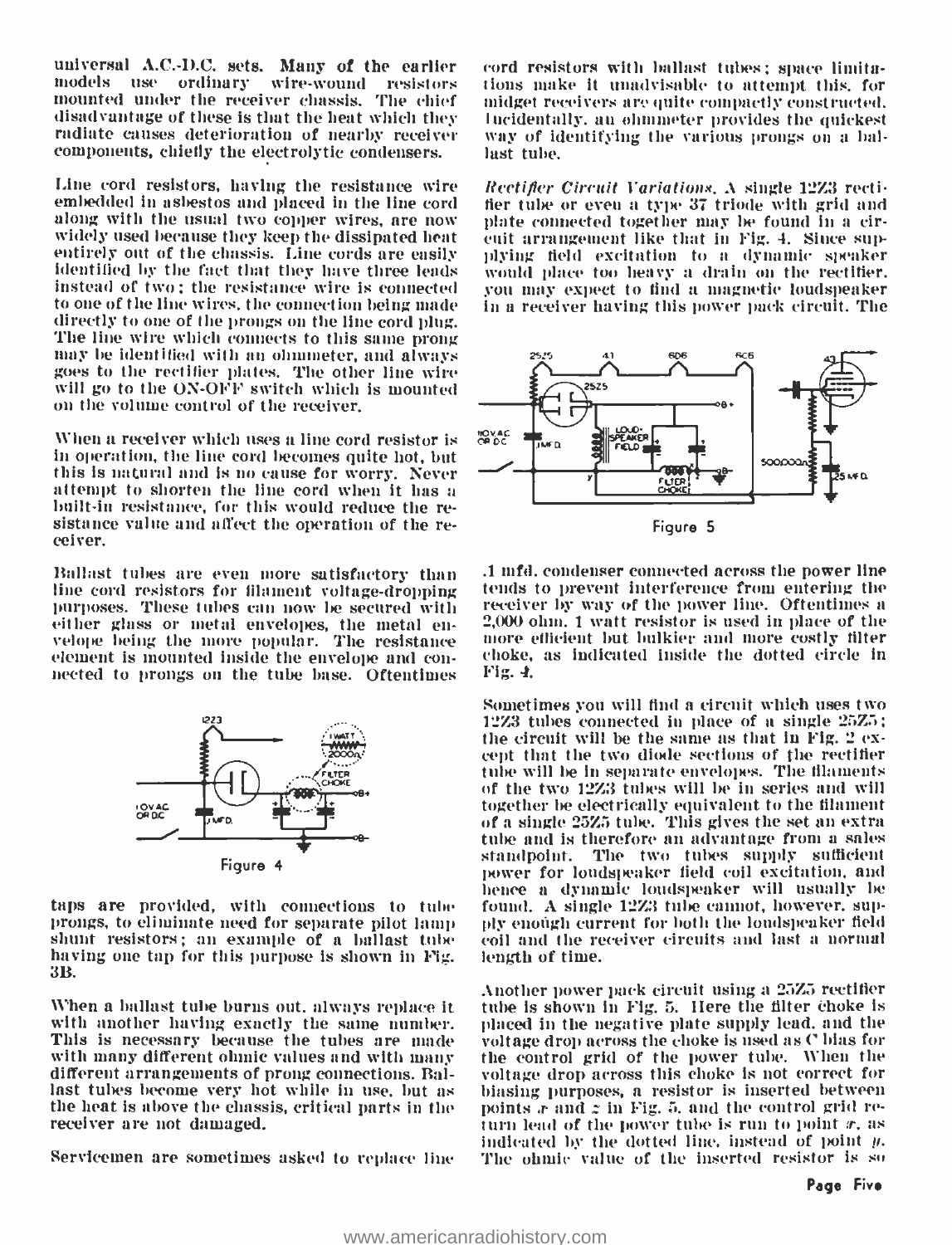equals the correct bias voltage for the tube. — rious-leads. If the filter-choke is in the positive<br>Notice that the cuthode of the power tube is — side of the power-pack-circuit, as evidenced by a Notice that the cathode of the power tube is grounded, eliminating the need for a cathode bysistor and condenser are required in the control grid circuit of this tube, however.

<sup>A</sup>rather unique method sometimes used to se- cure a positive screen grid voltage for the detector tube is shown in Fig. 6. Observe that here - lead. Once this is done, you can draw in the inthe detector screen grid is connected directly to — ternal connections of th<br>the gathede of the nower tube, which is suffi- — has been done in Fig. 7. the cathode of the power tube. which is sufficiently positive with respect to the detector tube cathode for this purpose.

Filter Condenser Connections. When the filter choke is in the positive side of the power pack common negative lead. When the filter choke is in the negative side of the circuit. however, the negative side of the input filter condenser does



Figure 6

requires a separate lead. In this ease the two filter condensers may have a common positive to the care section. Cse the following general rules<br>as your guide:  $f_{H\mu\nu}f_{H\mu\nu}f_{H\nu}$  condenser  $\rightarrow$  any lead, as is the ease in Fig. 5.

Failure of filter condensers is quite a common denser—any value between 8 mfd, and 16 mfd., occurrence in universal A.C.-D.C. receivers. <br>earlied at 200 volts D.C. working voltage; *Lond-*Oftentimes there will be uu markings whatsoever on the old condenser block to serve as a guide in ordering a new unit; in a case like this, the following method of reasoning will allow you to middle rated at 25 or 35 volts D.C. working voltage. order a satisfactory replacement.

Make a sketch of the old coudeuser block. showing all leads which come out from it. Now trace each condenser lead and determine where it goes in the circuit. By this time you will be able to recognize the type of power pack circuit used. Label each lead on your sketch according to the point to which it connects. and indicate its polarity. Once you recognize the type of circuit used. Your electrolytic condenser block sketch now<br>you will have no difficulty in determining the gives you the necessary data for ordering a reyou will have no difficulty in determining the – gives yon the necessary data for ordering a re-<br>polarity of any point with respect to the B— lead – placement unit. If a unit having the desired inpolarity of any point with respect to the  $B$ -lead and in drawing the internal connections for the — ternal connections and desired capacities is not<br>condenser sections, Condenser block sketches for — available, the next best thing is to order a concondenser sections. Condenser block sketches for the power pack circuits given previously in this article are shown iu Fig. 7.

Page Six

chosen that the voltage drop across the resistor Here are a few tips towards identifying the various leads. If the filter choke is in the positive direct connection from one of the choke terminals to the cathode or cathodes of the rectifier tube. then all of the filter condensers in the block will have a common negative lead. You can identify this common lead by the fact that it connects to the receiver side of the ON -OFF power switch either through the chassis or through a common ternal connections of the condenser block just as

> If the choke is in the negative side of the power pack circuit. as evidenced by the rectifier tube cathode tracing directly to the screen grid of the power tube without encountering any currentlimiting or choking devices. you can locate the negative lead for the input filter condenser by the fact that it will be the only filter condenser lead connected to the switch side of the filter choke. NVhere the loudspeaker field coil gets its curfent from a separate section of the 257.5 rectifier tube, there will be a condenser across the loudspeaker field coil with its negative lead also connected to the switch. Iu most cases a single common negative lead is used for both condensers. The positive leads for these condensers are easily identified; the positive lead of the loudspeaker filter condenser will go to that 257.5 cathode to which the speaker field is also connected, while the positive lead of the input filter condenser will go to the other cathode of the rectifier tube.

not connect to ground (chassis) and eonsequently Having located the leads and determined the functions of the various sections of the electrolyon your sketch the approximate capacity values for each section. Use the following general rules value between 10 mfd. and 20 mfd., rated at 200 volts D.C. working voltage; Output Filler Condenser-any value between S mfd. and 16 mfd.. speaker Field Coil Filter Condenscr- between  $4 \text{ mfd.}$  and S mfd.. rated at  $200$  volts  $\text{D.C.}$  working voltage; Cathode  $By-Pass$  Condensers  $\rightarrow$  5

> \Chile condensers smaller than the minimum values given should not be used, the maximum values may he exceeded without impairing the operating qualities of the receiver. The voltage ratings can likewise be higher than the minimum values given.

> Your electrolytic condenser block sketch now ternal connections and desired capacities is nut denser block having the desired capacities and separate leads for each section. if even this is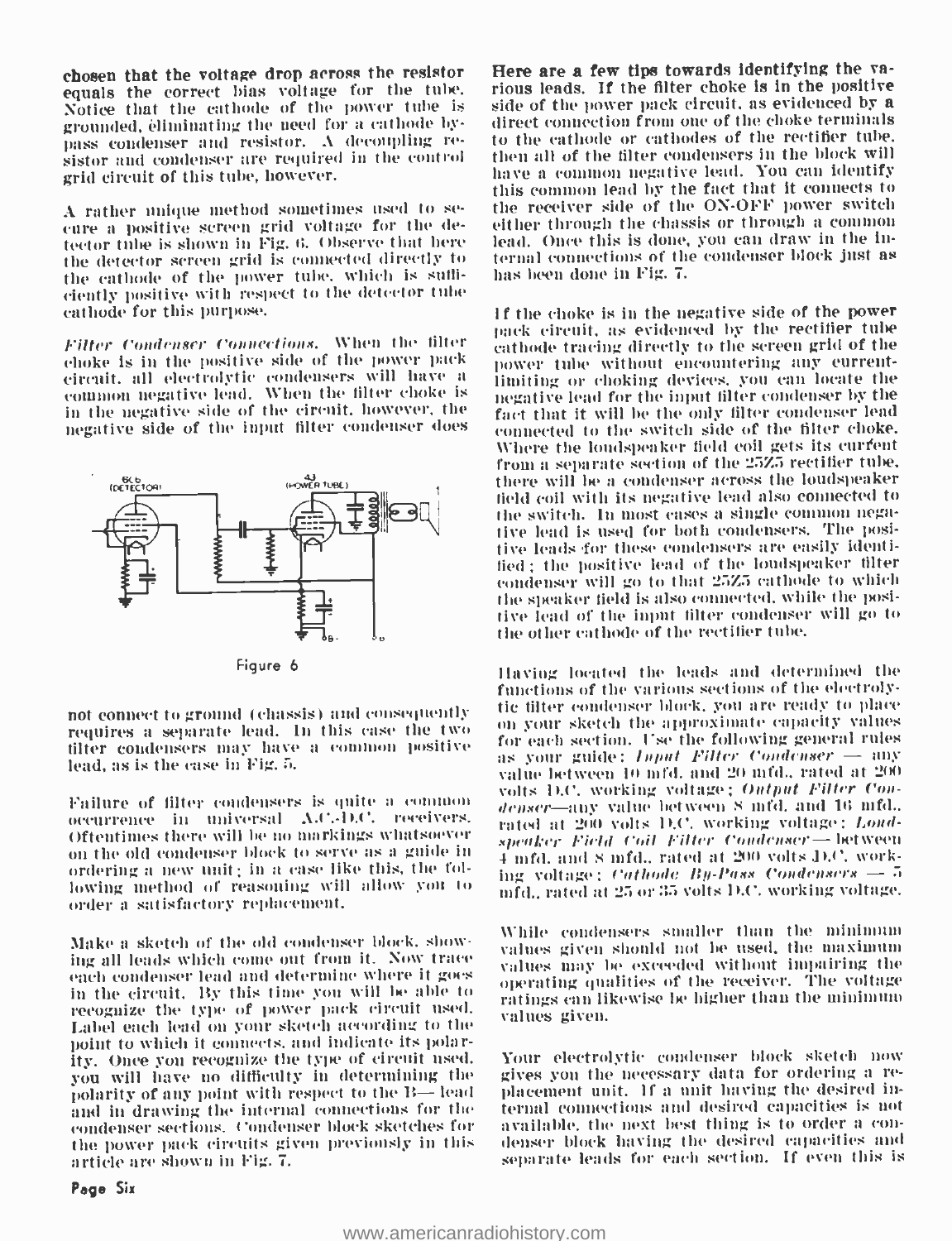not available, make up your condenser block from — receiver end of the line cord resistor if this re-<br>two or more separate electrolytic condenser units — sistor is okay. If there is a shunt resistor across two or more separate electrolytic condenser units — sistor is okay. If there is a shunt resistor across<br>having the desired capacity and voltage ratings. — the pilot lamp or lamps, check this with the ohm-When ordering separate units in this way, be sure to check the available space and choose units which are small enough to fit this space.

Is the Customer's Complaint Justified? The operating characteristics of a universal A.C.-D.C.<br>"cigar box" receiver of the T.R.F. variety must he carefully considered before attempting ser- viee work, in order to make sure that the customvice work, in order to make sure that the custom- $B \rightarrow$  potential and convenient to reach with a test er's complaint is justified. These little receivers  $\pm$  probe). With the set plugged into an A.C. outlet. are designed primarily for reception of powerful local stations which are spaced well apart in the Iiroadeast band. The receivers have little selectivity, su that lural stations which are separated by less than 100 ko. may be espeeted to interfere with each other. The receivers likewise have poor' sensitivity, and the reception of distant or<br>even semi-distant stations will therefore be unreliable. Where the complaint of the customer simply involves one of these factors, no service problem exists. likewise, good fidelity and freedom from blasting at full volume should not be ex-<br>pected from these receivers, particularly if they<br>employ a mag-<br>nectictypeloud-

meter for continuity. Check pilot lamps also for continuity.

If the set is dead but all tubes light up and test okay, use the D.C. voltmeter section of poor null timeter to measure the voltage between the comuon rectifier tule cathode connection and the tuning condenser frame (this always being at probe). With the set plugged into an A.C. outlet. you should measure between 90 and 120 volts. while with the set plugged into a D.C. outlet, this voltage may be as low as 85 volts. If no voltage is measured here on D.C., try reversing the position of the line plug; proper polarity must always be observed ou 1).('.

A low rectifier tube output voltage on A.C. opera-<br>tion is an indication of defective filter condensers. ('heck each condenser or condenser section in turn, by disconnecting one of its leads and then checking the condenser for leakage with an ohmmeter. If leakage resistance is lower than the

speaker. The<br>customer making complaints which involve<br>these factors is asking too<br>much of his receiver and re-<br>quires a better receiver to meet his needs.



normal for a condenser of similar size. t h e -condenser<br>is defective and requires re-<br>place ment. Even if leakage<br>resistance i s<br>normal (check<br>the leakage re- $\begin{array}{ll}\text{sistance} & \text{of} & \text{a} \\ \text{new} & \text{condenser} \\ \text{of} & \text{a} & \text{b} & \text{o} \text{ u} + \text{the} \end{array}$ 

Common Troubles. The simplicity of the circuits used in universal T.It.F. receivers greatly limits the variety of troubles which may develop. The complaints which will most often be encountered are: Set is dead; local signals are<br>weak; hum is excessive; set distorts; oscillation (squealing) exists; set operates intermittently.

Servicing Dead Receivers. When the receiver is dead, determine first of all if the tubes light or warm up. An open circuit somewhere in the series filament circuit is indicated if they do not. Take out each tube in turn and check its filament prongs with an ohmmeter for continuity or test the tube in a conventional tube tester. If tubes are stalled, for there is a good possibility that the are okay, check the filament voltage-dropping re-<br>sitor with an olumneter. If a ballast tube is used allar manner if le for this purpose, inspect its socket connections in order to determine between which prongs there — must, of course, observe polarity very carefully,<br>should be continuity. If a line cord resistor is — for connecting an electrolytic condenser to a voltshould be continuity. If a line cord resistor is used, check with an ohmmeter between the line — age source w<br>cord resistor lead and each prong on the wall — cases ruin it. cord resistor lend and each prong on the wall socket plug in turn (the plug being removed from its outlet) ; with the power switch open, or one tube removed, there should be continuity between one of the prongs on the wall plug and the

same size for comparison if you are uncertain). the condenser may still have deteriorated through drying out of the electrolyte, with a resultant lowering of its capacity. Try a new filter con- denser at each position in turn. while the old unit is disconnected. Separate 8 mfd., 475 volt test condensers should he kept on hand for tests like voltage comes up to normal when a new eon-<br>denser is inserted, this is a sign that the old condenser was defective.

Even when only one section of the old electrolytic stalled, for there is at good possibility that the other sections of the block will soon fail in a similar manner if left in the receiver. When using a must, of course, observe polarity very carefully, age source with improper polarity will in most

If the rectifier tube output voltage of the dead receiver is normal, check the D.C. voltages between the B- point in the circuit and each plate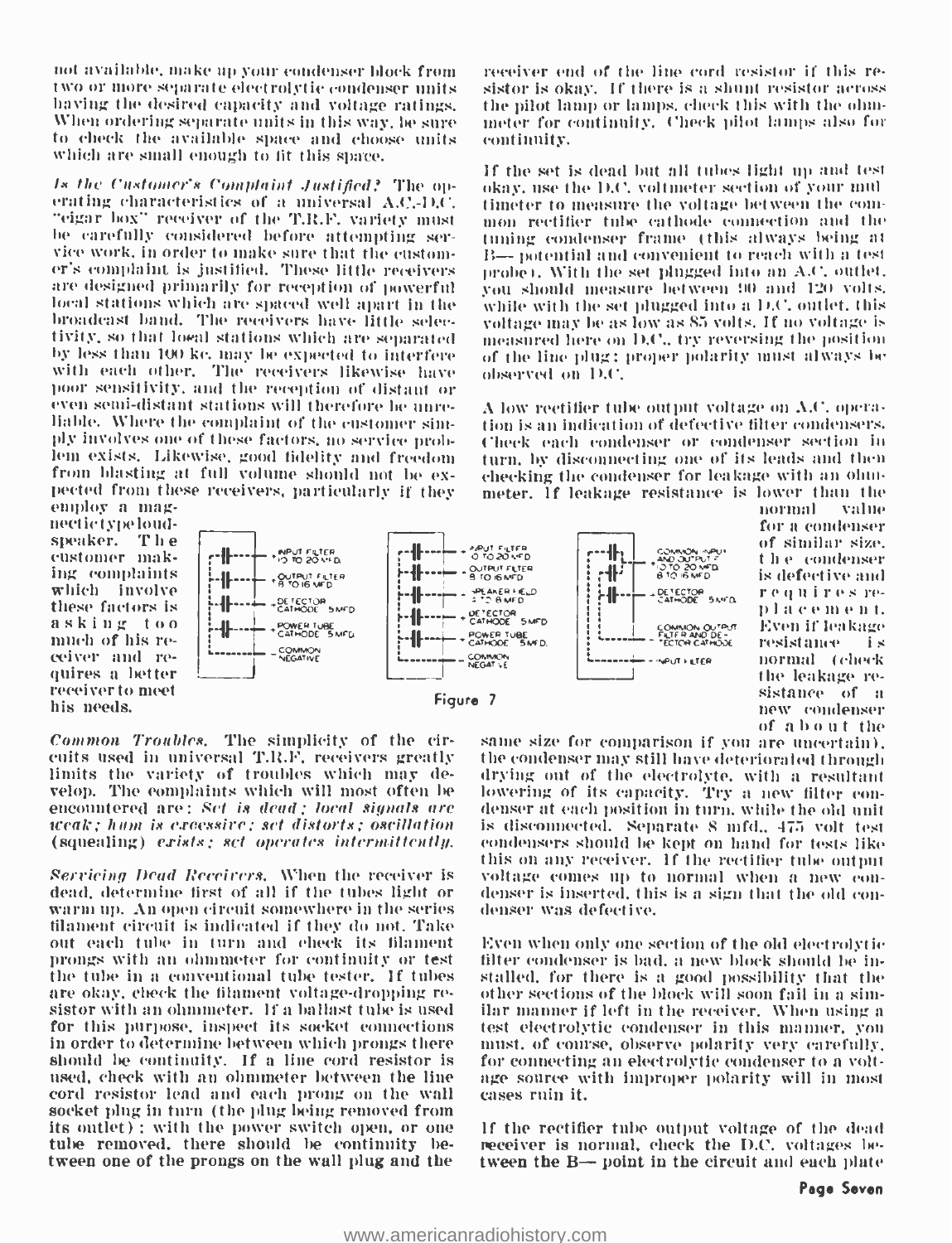and screen grid *prong* of each tube. Repeat this  $\pm 1$  is a good idea to check the line voltage in the test for the corresponding tube socket lug; fail- customer's home when weak reception is the comure of the two readings for any one tube electrode — plaint ; if this voltage is below normal, report the<br>to correspond indicates a break between the lug — matter to the local power company. Ordinarily to correspond Indicates a break between the lug and the tube socket prong connection, making the installation of a new socket necessary.

Improper voltages on any tube electrode will<br>point to the source of trouble, just as in the case of an ordinary A.C. receiver. The circuit dia-grams in this article will give you an idea as to what voltages to expect; obviously the detector tube plate voltage and the control grid voltage on the power tube will be quite low due to the high values of resistance in these circuits.

Simple continuity cheeks of various receiver circuits often prove the speediest way of locating trouble in a dead receiver. There should be con- this fundamental fact and spend hours trying to<br>tinuity between the rectifier tube cathode and - eliminate perfectly normal hum which they obthe plates, as well as screen grids, of all other tubes in the receiver. with the exact ohmmeter reading depending upon the sizes of the resistors in the various circuits. There should be con- program from a local station. Excessive hum is<br>tinuity from the receiver side of the ON-OFF — often caused by a reduction in capacity of filter<br>power switch to the control grid power switch to the control grids. as well as the cathodes, of all tubes in signal circuits.

Rotor and stator plates of tuning condensers are sometimes shorted together ; inspection will often reveal such a short. but if doubt exists. disconnect the coil lead from the stator of each section and check each section individually with an ohmmeter. There should he no continuity between rotor and stator plates of a section.

To check the bias resistors in the cathode leads of the detector t uhe and the power tube, first disconnect the electrolytic cathode by -pass conden- sers and then check the resistor with an ohmmeter. These condensers often have sufficient leakage to mask the effect of an open resistor. sistance of the by-pass condenser with the ohmmeter.

limited to touching the control grip caps with the finger or removing the caps, for pulling out a tube opens all filament tcircuits and masks the effect of the test. The above tests should result in location of the trouble in any dead universal

Servicing Weak Receivers. Essentially the same tests are made on a weak receiver as on n dead receiver. In addition, the dynamic loudspeaker - overloading of the receiver stages or of the roll.<br>field coil and its smonly should be checked by - speaker, and the remedy obviously is for the cusfield coil and its supply should be checked by appearer, and the remedy obviously is for the cus-<br>applying a screw-driver to a pole piece; absence tomer to keep the volume level below the point of pull indicates a defective field coil or no supply voltage to it. 'l'he colt' 'ty of the aerial should he checked with an ohmmeter. and the trimmer condensers should be readjusted for maximum output. Weak reception can often be cured by — when the volume control is advanced to its maxi-<br>moving the control grid leads around enough to — mum setting, for the designers of these sets demoving the control grid leads around enough to secure a small amount of regeneration.

It is a good idea to check the line voltage in the plaint; if this voltage is below normal, report the there is nothing you can do to a receiver of this type to offset low line voltage. Excessively high line voltage is not serious in these small receivers, for the tube filaments and the pilot lamps are designed to stand up under all normal fluctuations in line voltage. With D.C. power lines particularly, the line voltage on peak loads may drop to a point where no reception is obtained. and again the trouble is not the fault of the  $re$ -

Servicing Receivers for *Hum*. A certain amount of hum is to be expected in any receiver operating from an A.C. line. Many servicemen forget this fundamental fact and spend hours trying to serve after correcting the original defect in the receiver. Ilum should never be so loud, however. that it becomes annoying when listening to the program from a local station. Excessive hum is often caused by a reduction in capacity of filter tube, by an improper connection of a filter con-<br>denser, or by an open control grid return.

Curing Distortion. Improper centering of the loudspeaker voice coil is a common cause of distortion ; the usual corrective methods apply here just as in larger receivers. Always try a new output tube when distortion is the complaint, for the great amount of heat dissipated by the heater in this tithe often affects other electrodes in the tube.

volt cartridge condenser if you cannot determine<br>Circuit disturbance tests on these receivers are — the value of the original part. Check the obmic <sup>A</sup>leaky coupling condenser between the detector and the grid of the output tube is another likely eause of distortion. If you can measure a D.C. voltage across the grid resistor of the output tube when the positive voltmeter probe is connected to the grid end of this resistor, a leaky coupling con-<br>denser is indicated; replace with a .05 mfd., 600 the value of the original part. ('heck the ohmic values of the cathode bias resistors, and check cathode by -pass condensers for leakage in the manner already described, for these are also possible causes of distortion.

receiver which uses a conventional T.R.F. circuit. Distortion often occurs when the volume control is turned up too high when tuned to a strong local station ; this is a normal condition due to overloading of the receiver stages or of the loudat which distortion begins.

> Curing Oscillation. A certain amount of oscillation is to be expected in these midget receivers when the volume control is advanced to its maxi-(Page 11, please)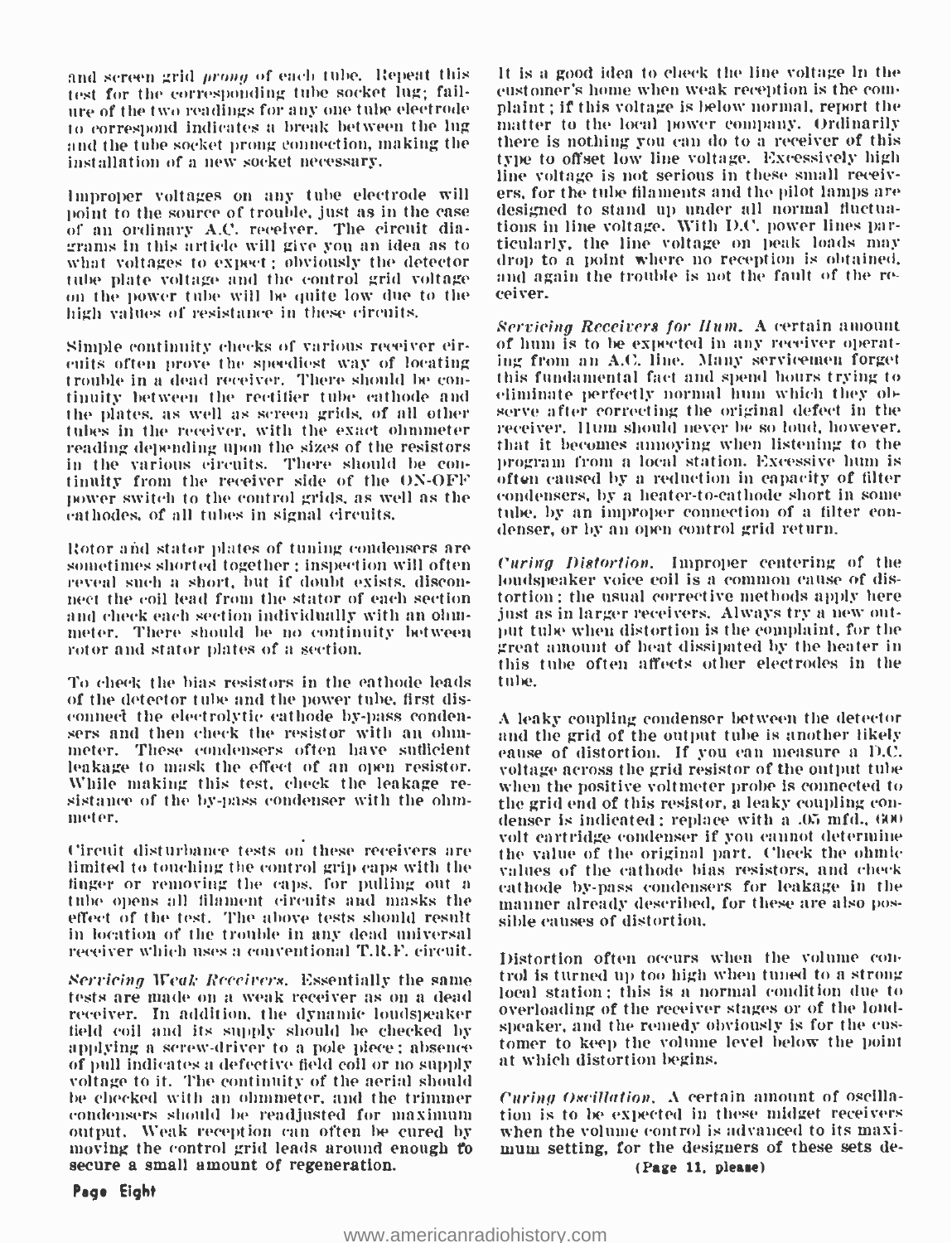# The Labocatory Page

# By GEORGE J. ROHRICH

The purpose of this department is - Most of the material required will<br>to furnish supplemental experi- - be that received as part of the<br>ments to students who have com- - Laboratory - Course, Any -other to furnish supplemental experimental experiments to students acto have community and the community of the community of the community of the community of the community of the community of the community of the community of t

*Laboratory* Course, Any other<br>material necessary can be pur-<br>chased rery reasonably and will<br>constitute an incestment rather<br>than an expense, as it will serve<br>or be useful in your shop later.



George J. Rohrich, Engineer in Charge N. R. I. Laboratory

## EXPERIMENT NO. 63

Object: To study the action of alternating voltages<br>on a meter which is designed primarily for use with<br>direct current.

and 120 volts; power limiting panel described for Fig. 83 in a preceding laboratory page; a <sup>10</sup>-watt lamp; test wires attached to plug and potentiometer (items Nos. 55, 50 and 13) ; 0 -50 voltmeter (item No. 121 ; test prods (item No. Si.

Apparatus Assembly: Connect the parts as shown previously for Fig. 83. Plug No. 1 may be Inserted and used in socket No. 1 for A.C. in any convenient manner, but it is advisable to insert It in the special way explained for Fig. 81 so the lamp (or lamps) will be In the ungrounded side of the A.C. power line. Place one 10 -watt lamp in one lamp socket In this power limiting parcel.

Assemble the potentiometer to the plug as shown In Fig. 97 and insert this Plug No. 2 in Socket No. 2 of Fig. 83.

Assemble the test prods to the voltmeter as shown In Fiat. 98.

Experimental Procedures: 1. Insert the Plug No. 1 In the Socket No. 1 for D.C.

Apparatus Required: Power supplied to outlet and 2 of the potentiometer. Rotate the potentiometer<br>which is known to be A.C. with voltage between 100 – dial from 0 toward 100 but restrict this rotation pre-<br>and 120 volts; 2. Hold the test prods of Fig. 98 on terminals I dial from 0 toward 100 but restrict this rotation preloading the meter. Note the deflection on the meter. on terminals 1 and 2 and again note the deflection on the meter.

3. Reverse the Plug No. 2 in Socket No. 2.

4. Repeat Procedure No. 2.

5. Insert the Plug No. 1 in the Socket No. 1 for A.C.

6. Repeat Procedure No. 2 and *carefully* compare with results obtained previously with D.C. applied.

7. Repeat Procedure No. 3.

8. Repeat Procedure No. 2 and *carefully* compare results with those obtained in Procedure No. 4.

(Page 10, please)



<www.americanradiohistory.com>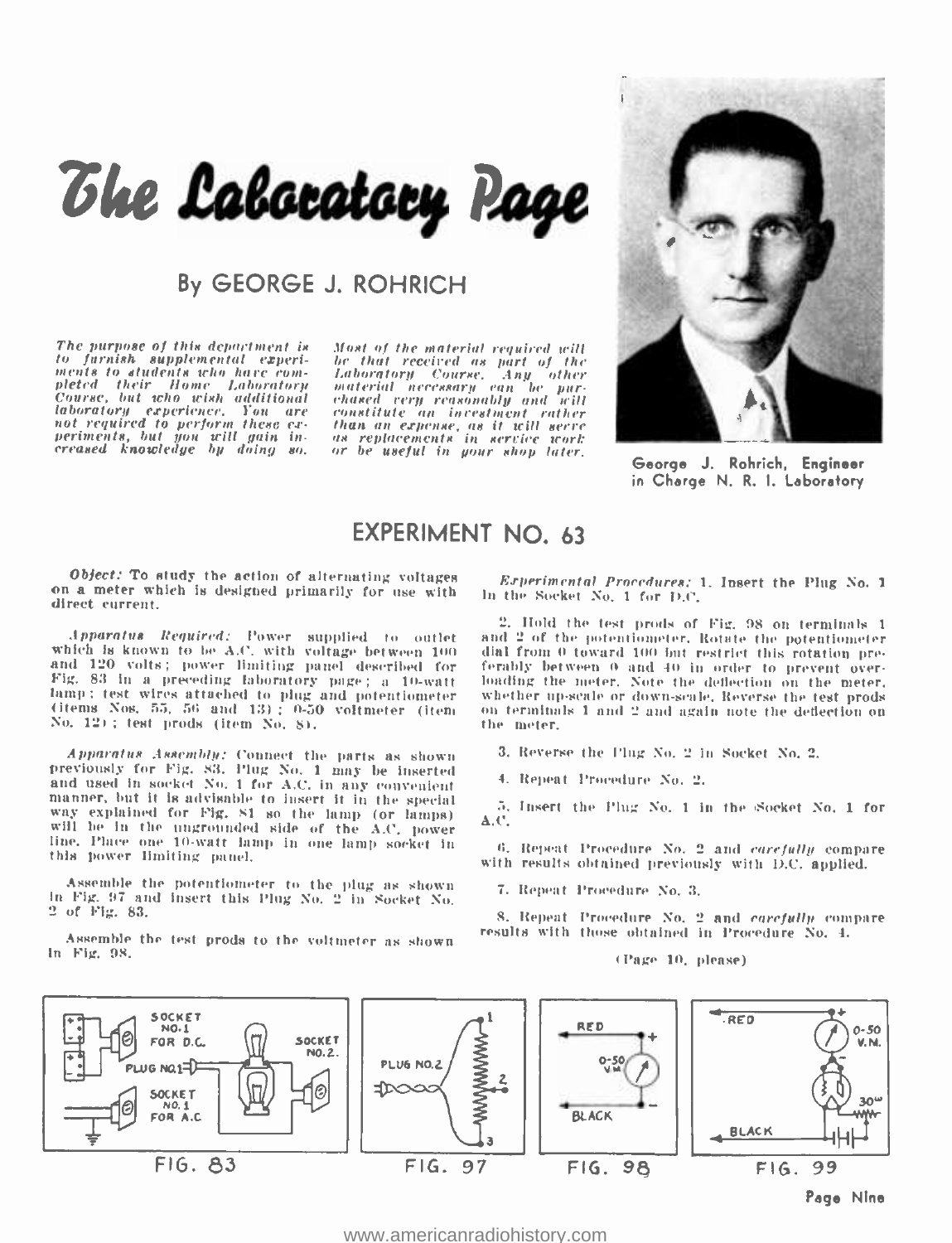# The Laboratory Page (Continued from page 9)

Observations: 1. Procedures No. 1 and No. 3 allow you to apply D.C. to the potentiometer terminals. The applied polarity In the one case is the reverse of the other.

2. Proof that the polarities are opposite is obtained by the fact that an upscale deflection is obtained lu the one ease while a dowuscale deflection is obtained when the test prods are reversed. In order to identify the applied polarity, without tracing out the circuit of twisted wiring to the marked terminals on the batteries, we can trace the shorter path to the marked terminals on the meter. To do this, first hold the test prods on terminals 1 and 2 so an upscale deflection is obtained. Then you know from previous experiments *downscale,* regardless of the manner in which you<br>that the marked *positice* terminal on the meter con- hold the test prods on terminals 1 and 2, or the nects to that terminal on the potentiometer which is positive. The other terminal, to which the remaining test prod is attached is the negative terminal.

An overload of D.C. on the Readrite type D.C. meters will cause a *downscale* deflection, regardless of the manner in which the polarities are applied. This observation is not made ordinarily until the normal full scale current is exceeded by at least two times. Therefore, in order to guard against an overload, the potentiometer dial rotation is restricted in manner during an overload with this particular type meter is due to the current in the meter coil temporarily remagnetizing the small permanent magnet – when used with D.C. in general, these meters are not the pointer with a magnetic pointrie pointrie in the state of the state of the state of the state of the state of the s attached to the pointer with a magnetic polarity that is opposite to the original during the time proper electrical polarity is applied. The effect is then the same as reversing the electrical polarity. This temporary remagnetizing process only neutralizes the me<br>original magnetism while current is flowing. The suc original magnetism while carrelly in the carrier of the deflection at all.

and functions in the regular manner when the overload is removed.

3. and 4. When Plug No. 2 is reversed, the polari-<br>ties are opposite. In other words, if terminal No. 1 is *positire* in Procedure No. 2, then terminal No. 1 is negative in Procedure No. 3. Of course, it is possible that terminal No. 1 may be negative in Procedure No. 2, which means that it will be positive iu Procedure No. 3.

5, 6, 7 and 8. Upon inserting the plug in the  $A.C.$ socket and carrying out the previous procedures, you will find that the pointer on the meter will read dotcnscale, regardless of the manner in which you manner in which Plug No. 2 is inserted in its socket.

This last set of observations clearly shows that the D.C. type meter is not satisfactory for use alone when measuring A.C. voltages because there is no way for obtaining upscale deflections.

The pointer on the meter will begin to vibrate when the voltage exceeds a few volts, further Indicating that this Readrite type D.C. meter needs a rectifier in order to make it useful for measurements with A.C.

Explanation: Meters are constructed in various ways for the purpose of obtaining upscale deflections when used with D.C. In general, these meters are not satisfactory when A.C. is applied directly to the peculiar manner when used with A.C. This experiment shows the peculiar manner in which the Readrite type meter reacts. If you would use another type meter, such as a D'Arsonval type meter, you will get no

# EXPERIMENT NO. 64

Objects: 1. To show how a rectifier can be added to a D.C. meter. 2. To study the halfwave type rectifier.

Apparatus Required: Same as used in Experiment No. 63 with the addition of the following: one 4 -prong socket ; one type 30 or type 31 vacuum tube; one 30 -o111 variable resistor; two dry cells.

Apparatus Assembly: Change the connections used applied to terminals 1 and 2. in Fig. PS so you have the meter connected to the vacuum tube as shown in Fig. 90.

Experimental Procedures: Use the identical pro - eedures given in the eight steps for Experiment Vo. 63.

test prods in Fig. 99. by holding them on terminals <sup>1</sup>and 2, then you will get no deflection If the red test prod is connected to the negative terminal of the potentiometer. This action is caused by the fact that the vacuum tube has the peculiarity of letting<br>a current flow only when the *red* test prod is connected to the *positire* terminal of a voltage source.<br>Therefore, a deflection is obtained only when the proper polarity is applied by reversing the test prods.

3 and 4. The observations are similar to those obtained in the first two procedures, with the exception that the polarities on the potentiometer are applied in the reverse manner.

5 and 6. These observations show that an upscale deflection is obtained at all times when using A.C.. regardless of the manner in which the test prods are

<sup>7</sup>and 8. These observations are identical with those obtained in Procedures 5 and 6. This shows that polarity does not have to be observed when a D.C. meter is properly connected to a rectifier, during the time that A.C. voltages are used.

Observations: 1 and 2. When D.C. is applied to the Explanation: An alternating voltage is one which Explanation: An alternating voltage Is one which reverses its polarity many times per second. The effect of A.C. is the same as rapidly repeating Procedures Nos. 1 and 3 over and over again. As this rectifier acts only front half of the total number of reversals of voltage, this is called a half-wave rectifier.

> In following experiments we will calibrate this meter for use as an A.C. voltmeter and also study full-wave rectifiers.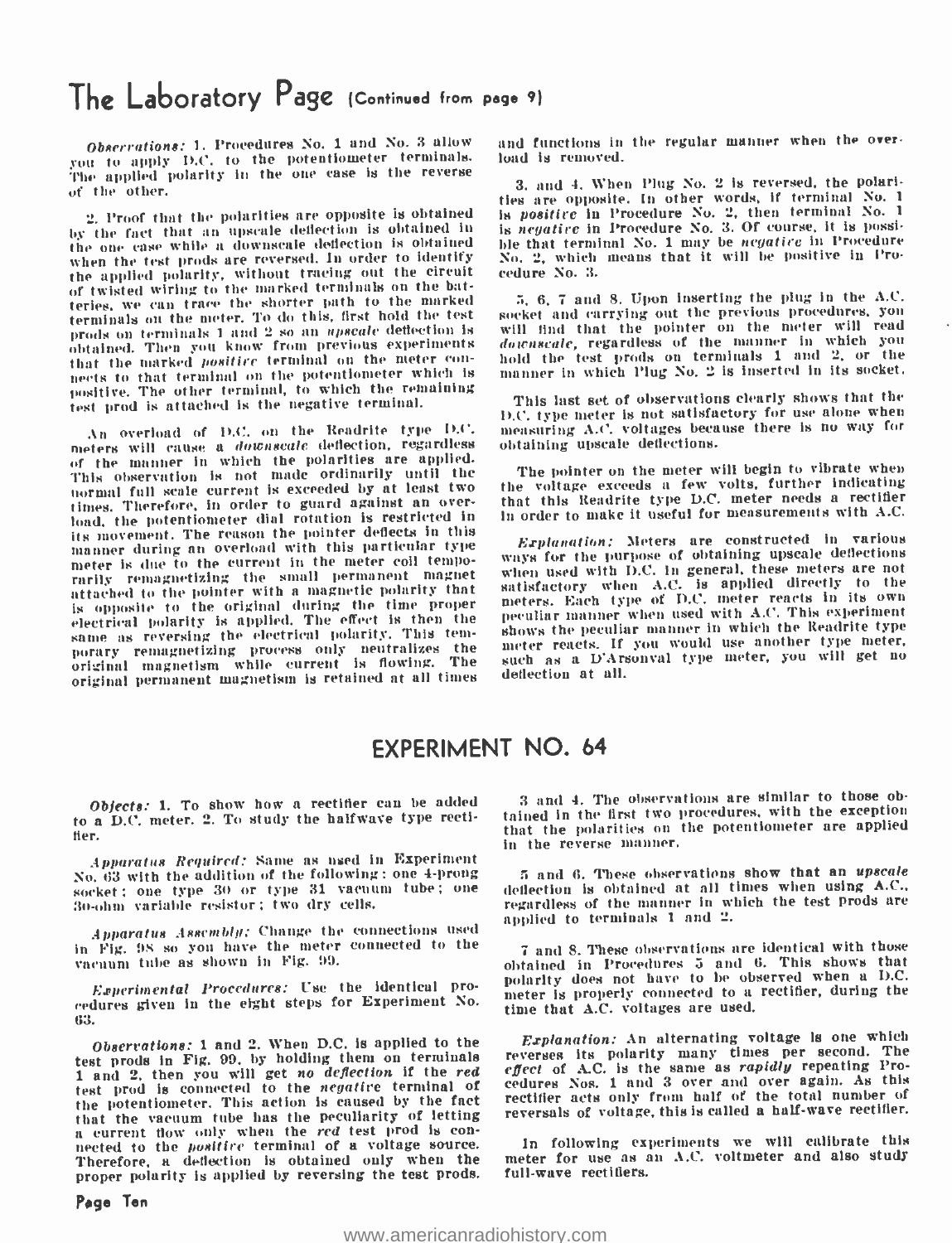# Universal Receivers (Continued from page 8)

pend to a certain extent upon regeneration for high gain. Oscillation at low volume control settings can be due to open by -pass or filter condensers, as well as to failure to use tube shields if — auto radio reception without destroying the cou-<br>they were originally provided. Shielding of the — tour of the car. Running longitudinally along the they were originally provided. Shielding of the control grid leads of the R.F. and detector tubes. if these leads are over -exposed. or changing the positions of these leads fire likely cures. Connecting the aerial to an external ground is some- times effective in eliminating oscillations. Cramming the aerial into a small space will often cause oscillations; keep Iltis wire stretched out to its estrame length. As a List resort. when oscillation cannot be cured in any other way. detnue the trimmer condensers until it ceases.

Intermittent Reception. Any of the usual eauses<br>of intermittent reception in radio receivers are to be expected in these midgets, but my experi-<br>ence has shown that in most cases either a defective type 43 output tube or a defective coupling eoudeuser between this tube and the detector stage will cause intermittent trouble. Try a new output tube first of all, then try a new coupling condenser. If the trouble persists, wiggle each of the tubular condensers in the receiver in turn with your hand in an attempt to make the trouble<br>appear. If this is not successful, resolder all conmeetions in the receiver. If the volume control is  $\frac{1 \text{ two standard size}}{\text{disk}}$  for use on coupes and sedans. Each annoisy in its action, install a new control. Check the aerial with an ohmmeter while bending it - under a final and alternature on Airslowly back and forth through its entire length. for this will sometimes reveal a break.

General Suggestions. Unless you are thoroughly familiar with the socket connections of the tubes used in these midget receivers, always have tube base layouts at hand for ready reference. These I;aynnt- arc particularly helpful when making point-tu -point voltage or resislaane(' tests and when locating various parts in the receiver.

# Auto Radio Service Hint

 $n r$  i

This hint applies only to sets using a tube as a rectifier. not the synchronous vibrator types. Where the plug-in type vibrator is suspected and a trial replacement is not available. A.C. may be used to test the B supply. Connect set in usual manner to a storage battery to supply filaments and speaker field. Connect a 110 watt lamp in series with a test prod to one side of 110 volt line. Connect other test prod to other side of line.

Remove vibrator and touch test prods to outside terminals on primary of vibrator transformer vibrator is probably only trouble. The lamp resistance limits the current for this test.

# Unique Molded Auto Radio Aerial Looks Like Part of Car

The Airmaster, a new streamlined auto radio aerial which is encased in a  $1\frac{1}{2}$ " high molded rubber housing, meets all requirements of perfect auto radio reception without destroying the couentire length of the top and tapering gracefully down over the curved end surfaces, it adds a



The rubber molding and the resulting solid, onepiece construction provides complete protection for the antenna wire in all weather conditions. leaving no chance for rust or corrosion. Installation is simple, as no vacuum cups, insulators or other parts are required for mounting. A tube of special rubber cement supplied with each aerial permits utick, easy cementing of the rubber molding to the roof of any car.

Two standard sizes are made in a standard black fenna is individually boxed with complete, easy inaster Aerials can be secured on request by writing to the Henson Products Co., Conshohocken,  $\frac{1}{\sqrt{1-\frac{1}{\sqrt{1-\frac{1}{\sqrt{1-\frac{1}{\sqrt{1-\frac{1}{\sqrt{1-\frac{1}{\sqrt{1-\frac{1}{\sqrt{1-\frac{1}{\sqrt{1-\frac{1}{\sqrt{1-\frac{1}{\sqrt{1-\frac{1}{\sqrt{1-\frac{1}{\sqrt{1-\frac{1}{\sqrt{1-\frac{1}{\sqrt{1-\frac{1}{\sqrt{1-\frac{1}{\sqrt{1-\frac{1}{\sqrt{1-\frac{1}{\sqrt{1-\frac{1}{\sqrt{1-\frac{1}{\sqrt{1-\frac{1}{\sqrt{1-\frac{1}{\sqrt{1-\frac{1}{\sqrt{1-\frac{1}{\sqrt{1-\frac{1$ 

# Philco Parts Sales Show Big Gain

Philco's Radio parts division showed, for 1937, more than a 25% increase in sales over the previous year.<br> $\frac{1}{\sqrt{1-\frac{1}{n}}}\frac{1}{r}$  i



From a small room to an up -to -date store on one of the busiest corners in Newark, N. J., wi-hin a period of only two years, is the success story of Graduate Edward M. Schminke.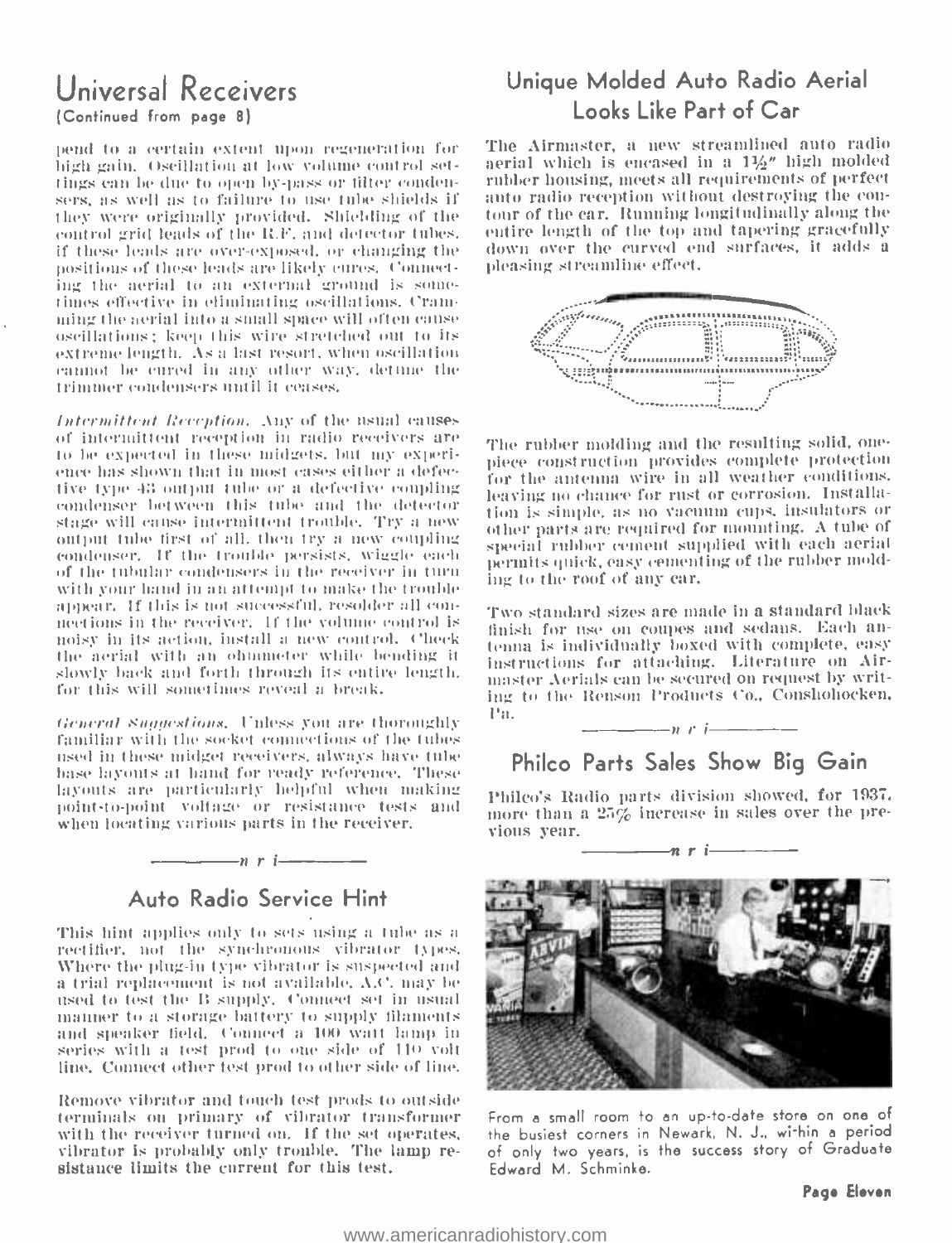# Sprague Plug-in Type Noise Filter Announced

Sprague Products Company, North Adams. Mass.. has introduced a new plug-in type Radio noise of Cleveland, Ohio, for use under a pillow or filter, having a number of important features. eushion on a bed, couch or chair, where it can be filter, having a number of important features. eushion on a bed, couch or chair, where it can be<br>Tests have proved it to be unusually effective in heard only by the person resting on that pillow. Tests have proved it to be unusually effective in reducing Radio interference caused by electric razors, heating pads, hair dryers, and practically all fractional horsepower electrical motor or vibration devices commonly used hi homes or business houses.

diameter, the new Sprague filter can be plugged into any socket conveniently—even in double wall imary winding of the output transformer and in-<br>receptacles where the larger size of old style incolucing a switch which allows change-over receptacles where the larger size of old style square or oblong tillers sometimes interfered with use of the second socket.



The Sprague unit las male prongs of a new and longer type, assuring excellent contact at all solution these tubes get that they must be water-<br>three diverses welcomediate the cunosite and is seconded. This water is also used to heat the buildtimes. The female socket at the opposite end is also devised for sturdy contact that will not wear loose.

The filter is designed either for installation directly at the power line outlet of the Radio receiver so that no interference will enter the line cord and be radiated to the set or antenna sysmaking electrical appliance is to be attached.

Sprague Filters are attractively packaged in individual boxes with ten boxes packed in a carton especially designed for counter use.

With the tremendous popularity of certain home appliances such as electric razors, dealers and servicemen who feature this new item should have no difficulty in interesting customers who frequently find it decidedly unpleasant to play their Radios when these appliances are in use.

#### Page Twelve

# Cover Photo: One -Person Loudspeaker

awkward and oftentimes heavy carphones. It<br>Made in convenient round size, 2" long by  $1\frac{7}{16}$ " — may be attached to almost any type of Radio Outstanding among recent Radio developments is the midget crystal -type "Hushatone" loudspeaker announced by the Brush Development Company of Cleveland, Ohio, for use under a pillow or This Brush "Hushatone" unit, small enough to fit in the palm of your hand, enables patients in hospitals and sanatoriums to listen to their favorite Radio programs without disturbing any one else in the room and without having to use may be attached to almost any type of Radio receiver by making simple connections to the primary winding of the output transformer and infrom the "silent" loudspeaker to the regular Radio set loudspeaker. Volume is controlled either by varying the position of the head upon the pillow or by varying the regular volume con- trol on the Radio set.

> The illustration on the front cover of this issue shows a Brush "Hushatone' unit attached to a modern personal -type table model receiver being used in a hospital room. Even the smallest type of A.C. -D.C. receiver provides more than ample gain for operation of this sensitive crystal speaker, which is said to have better tone quality than ordinary midget loudspeakers.<br>  $\frac{1}{2}$   $\frac{1}{2}$   $\frac{1}{2}$   $\frac{1}{2}$   $\frac{1}{2}$   $\frac{1}{2}$   $\frac{1}{2}$   $\frac{1}{2}$   $\frac{1}{2}$

# Powerful New Canadian Station

One of the world's most modern Radio stations has been erected at Hornhy, Ont., Canada, by the 50,000-watt transmitter was built at a cost of \$250,000. The giant output tubes especially designed for the C. B. O. cost about \$1,000 each.

So hot do these tubes get that they must be watering.

The call letters of this powerful station are CBI.. The station is now on the air.  $n r$  i

# Additions to N. R. I. Ham List

Jerry C. Miller-W9QON-Chicago, Ill. Earl Martin-W1JFH-Lynn, Mass. Ben Lane-W4ETY-Dothan, Ala. David Melvin- W4FBD- Aberdeen, N. C. Art Leitner-W9QLG-Cannelton, Ind. Toe L. Stewart-W4EXV-Brunswick, Ga. Thomas B. Hedges-WSBKE-Cambridge, Ohio. C. C. Sabor-W9VIZ-Leavenworth, Kans. Charles Strayer-W3HBC-York, Penna. Joseph Jernick -W2KLC--Southold. N. Y. Frank Tucker-VEIKD-Grand Manan, N. B., ('all.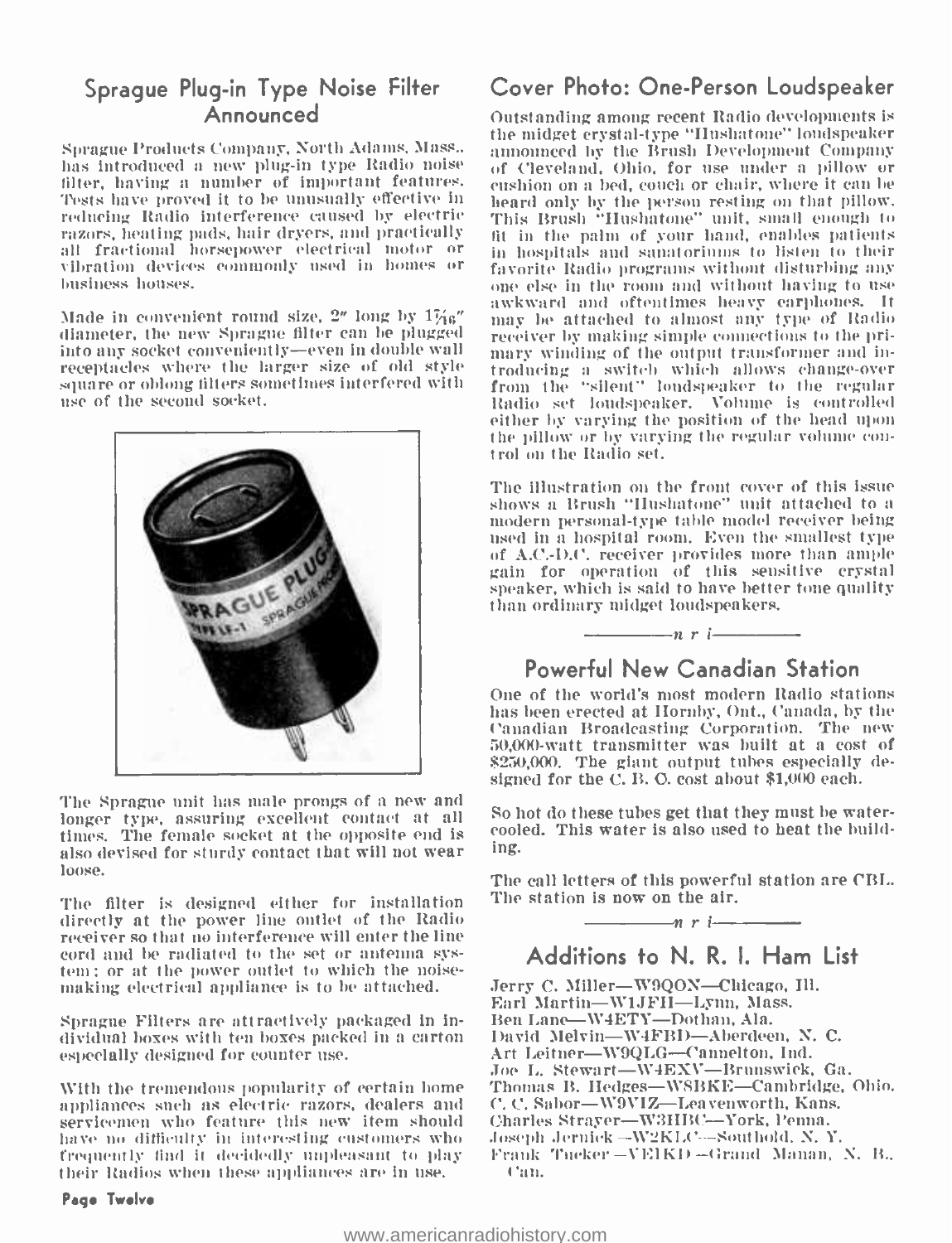Electrolytic condensers mounted on standard  $\frac{4}{100}$  A new clock developed especially for Radio use prong tube bases so they can be plugged into  $\frac{4}{100}$  has its alarm gong mechanism replaced by a prong tube bases so they can be plugged into 4 prong sockets in radio sets and easily replaced when necessary are announced by Tobe Deutsch-<br>mann Corp., Canton, Mass.

Midget photo- tubes, no taller than match packets, are announced by RCA. Instead of standard tube bases, each tube has a metallic contact button<br>at each end of its glass envelope. Special cliptype mounting sockets are used. There are two models, the RCA -921 gas photo -tube and the RCA -922 vacuum photo -tube.

Carefully selected cactus thorns are being sold by mail order Radio supply houses for use as needles in the pick -up units of electric phonographs.

An entirely new feature in microphone design<br>is the "directivity control" switch found in the new "Tri-Polar" crystal microphone recently an-<br>nounced by Shure Brothers, Chicago, Ill. The switch knob has been designed to appear as an integral part of the microphone case and permits instant selection of uni- directional, bi- directional or non -directional characteristics.

With automatic tuning capturing the imagination of the radio -buying public, the Howard Radio Co., Chicago, Ill., has announced a converter unit which can be attached to any radio receiver, providing antomatic push-button tuning for any eight stations. The unit has its own power supply and will operate at any reasonable distance from the receiver.

New cathode ray tubes designed particularly for television reception and known as the RCA -1300 and RCA-1801 kinescope tubes have been made available for experimenters. Both tubes are of the electromagnetic deflection type, the first having a 9 -inch screen and the second a 5 -inch screen.

An automobile aerial of the fish -pole type, whose height is completely controllable from the driver's seat even while the car is in motion, is the newest thing in the auto radio field. When 'the aerial is retracted, there is nothing to interfere with the smart lines of the car. The manufacturer is Hugh II. Eby, Inc., Philadelphia, Pa.

# Allied Radio Issues Interesting Catalog

 $n r$  i

Allied Radio Corporation, 533 W. Jackson Blvd., Chicago, III., announces the release of its new 164-page spring and summer 1938 Catalog featuring important new developments in every field of Radio. The Allied book devotes separate sec- *Transformers*—Cosmeticions to Radio receiving sets, service equipment razors, etc.<br>and replacement parts, public address, and Ama- *Variable*—Any woman. and replacement parts, public address, and Amateur gear. Sent free upon request.

# New Radio Gadgets Clock Turns on Radio Set

mercury switch which closes at the time indicated by the alarm -set dial. At the back of the clock is an ordinary- A.t'. outlet, into which a Radio set or any other electrical appliance may be plugged.

The clock is set in the sane manner as an ordinary alarm clock; it can be used to turn on the



Radio at the arising hour in the morning, or at any other time of day when a desired broadcast is to begin.

If the Radio set is tuned to the desired station at the time the clock is set, no further adjustment will be necessary when the set is turned on by the clock. This Radio -Tyne clock is made by the l:ibb Manufacturing Corp., 216 N. Clinton St., Chicago, Ill.



# Thirteen Radiomerriments!

Amp-A little devil.

Cycle-Motorized horse used by speed cops.<br>Magnet-A tiny worm.

 $Ohm$ —Where factory men go at five o'clock. Sensitivity-Willingness to fight when insulted. Soft Copper-A good-natured policeman. Sweep Circuit-Path traced by a vacuum cleaner. Terminal Lug—A bum in a railway station.<br>Toggle—What the Romans wore. Toggle Switch--Persuader for small children. Transformers- Cosmetics, hair dyes, wigs, razors, etc.

Zero---A fiddler who wore a toggle.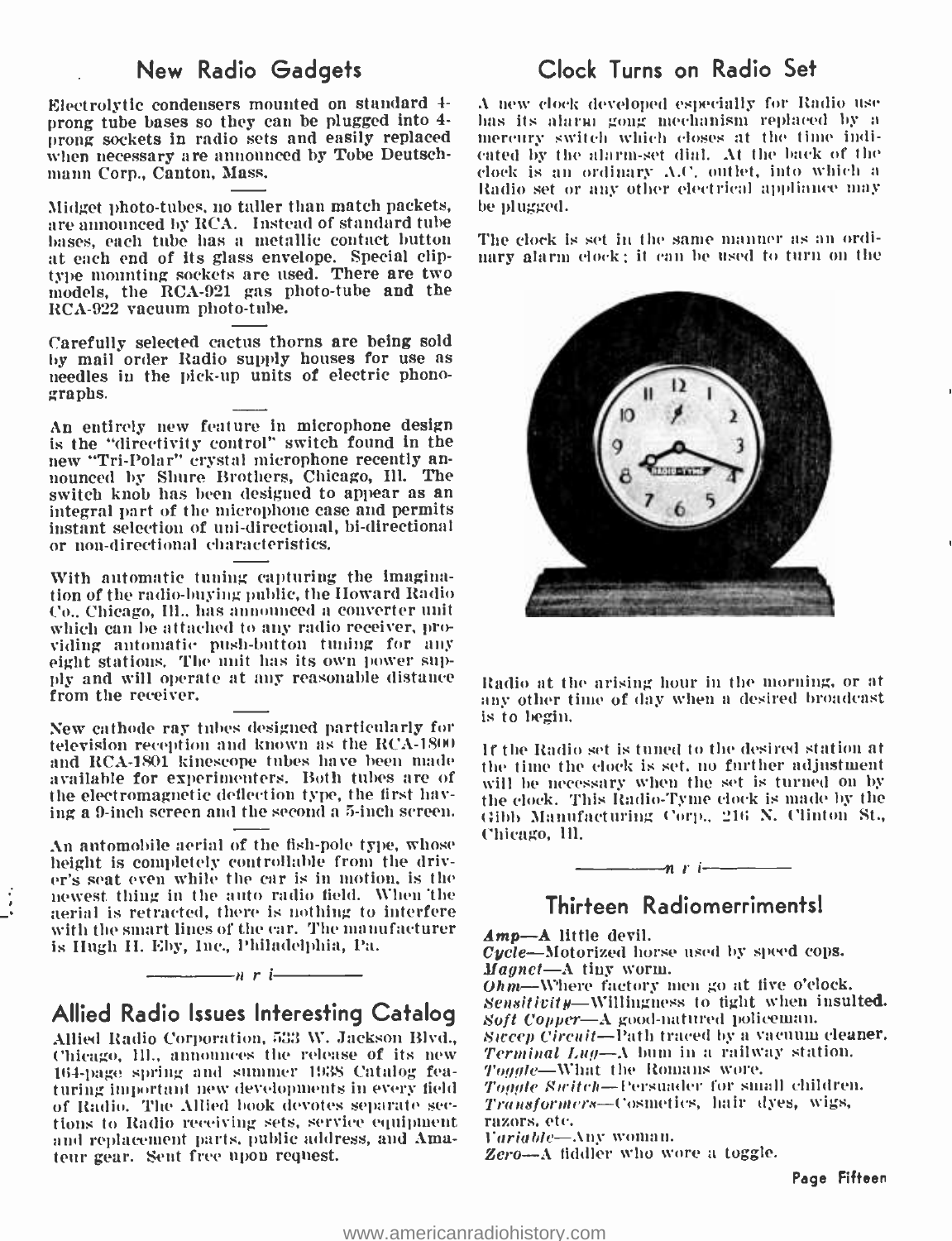

Electronics, In

By L. J. MARKUS N. R. I. Technical Editor

Micro -wave transmitters, direction finders, program scram- blers and a host of other radio gadgets play important parts in this science fiction story of a fiendishly clever criminal who used radio to make himself crime -king of Washington.

 $\int$  TATION WLX was on the air. its carrier lowed by a sudden clash of cymbals. Then a waves spreading through the ether as they voice was heard  $\rightarrow$  shrill and cackly, incoherent sought the favor of the vast unseen audie the nation's capital. The many thousands who scorned this small Washington station were to<br>miss the most sensational mystery ever staged "Greetings, radio audience! I am the Murderfor radio. Real tragedy, not the mock variety, was to ride the air waves tonight.

Speeding toward Washington on the Lee highway was a long. orange-red truck bearing the cryptic insignia "Electronics, Inc." To most people this was simply a delivery truck for a small but prosperous radio service shop bear but actually it was a complete traveling elecbut actually it was a complete traveling elec- *my list, has exactly two minutes to live,'*<br>tronic laboratory designed by Jay Green, the<br>lean, blonde-haired young engineer whose hobby - Ozzie tensely gripped the steering w was the design of new radio and electronic gad-<br>gets. At the wheel was Ozzie, the chubby, fun-<br>gets. At the wheel was Ozzie, the chubby, fun-<br>hoving co-partner who converted these designs are may which was being so realist hurdle radio tools.

WLX, for detective story -loving Ozzie was anxious to hear the debut of a scheduled new mystery drama.

The last strains of a musical program faded Suddenly Jay came to a decision. Reaching unaway—the announcer made the usual station an-<br>nouncement, then his voice rose to a dramatic which placed the truck's powerful short-wave pitch for the punch line: "WLX presents—the transmitter on the air, then turned on the short-<br>Murder-Master!" wave receiver also located in the rear of the Murder-Master!"

There was a blare of music from a tinny orches-There was a blare of music from a tinny orches-cating the system was warmed up and ready for tra; it blended into a queer howl, then faded out use. altogether. The program seemed to have been<br>eut off, but shortly it came back again. There Now Jay whistled peculiarly into the microphone eut off, but shortly it came back again. There was new music now, haunting and creepy, fol-

lowed by a sudden clash of cymbals. Then a like the babble of a maniac, yet powerful and insidious.

Master, wholesale dealer in death. In my fifteen<br>minutes on the air tonight I shall entertain you with three murders. At fire-minute intervals,<br>men of whom you hare all heard---men in Wash-<br>ington relo stand in the way of my plans, shall<br>die. I will tell you when they die and where they dic; the morning papers will tell you how they<br>died. Congressman Melville Easton, the first on

Jay reached over and tuned their auto radio to the recognized as that of an electrical transcrip-<br>WLX, for detective story-loving Ozzie was tion. Something was wrong, for the newspapers Ozzie tensely gripped the steering wheel as he maneuvered across Key Bridge in the heavy theater hour traffic, enjoying every minute of this drama which was being so realistically repro-<br>duced by their specially-built high-fidelity re-<br>ceiver. Jay, however, had a worried expression;<br>his keen ears had detected a queer noise in the background all through the speech—a hiss which he recognized as that of an electrical transcrip- tion. Something was wrong, for the newspapers had announced that the play would be enacted in the WLX studio.

> der the dash for a hand set, he flipped a switch. transmitter on the air, then turned on the shorttruck. In fifteen seconds a lamp flashed, indi-

> -five equally spaced tweets. He knew that this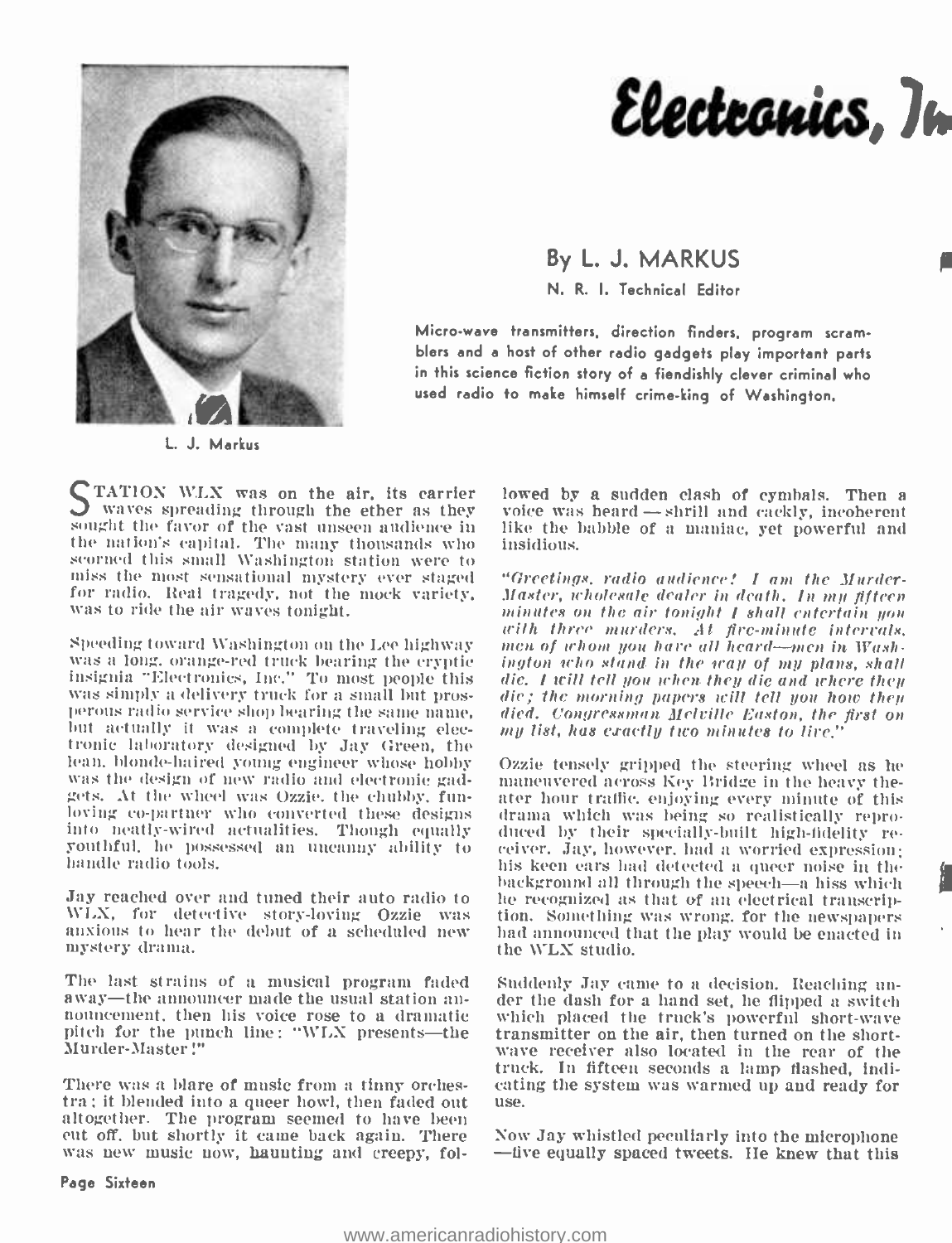# c. Battles Crime with Radia

would connect directly to a telephone line a similar two -way transmitter and receiver in the laboratory of Electronics, Inc., allowing him to make <sup>a</sup>phone call while the car was in motion. Jay had looked up Congressman Easton's telephone number in the directory always carried in the car; he gave this number to the operator who answered. The call went through, and Jay's grim — knowledge of the large staff at the broadcasting<br>face relaxed as the butler answered. Impressed — studio, where the original radio drama was unface relaxed as the butler answered. Impressed — studio, where the original radio drama was unlow that is the butler promised to call — doubtedly being enacted at this time according by .lay's seriousness. the butler promised to call Easton to the phone immediately.

 $\zeta$ 

The Murder-Master seemed to divine Jay's While Ozzie guided the car across town through thoughts. "Efforts to save Easton will fail." gloated his eerie voice from out of the loudspeaker. "I have marked him for death—I, the counter with the Murder-Master's henchmen at  $M$ urder- $M$ aster—and NOW, at this very instant, he is dying!"

<sup>A</sup>splitting crackle almost knocked the hand set out of Jay's grasp. He shouted into the mouth-<br>piece again and again, and at last received a<br>terrified answer.

On the car radio, the Murder -Master had again resumed his crazed nnunlrliugs, but now the babble was toned with satisfaction. The two men in — just listened to the radio mystery drama enthe truck scarcely heard the broadcast, as Jay — titled The Murder-Master." If you like this new talked again with the butler and Ozzie sought  $\parallel$  WLX feature, tune in at the same time next week vainly to get the drift of the conversation. Then  $\parallel$  for another surprise." .lay's features froze. as stolidly he replaced the hand set under the (lash and turned to his anxious partner at the wheel.

sound was made by an explosion which wrecked an entire wing of the house. All that he saw in Easton's study were chunks of furniture flying everywhere."

"And Melville Easton ?" asked Ozzie.

"The butler says there was only one place where Easton could have been at that time of the even- ing. That was in the study:"

Among all the listeners then tuned to station N'IA., Jay and Ozzie were the first to know how accurate had been the Murder- Master's predic- tion-to realize that two more actual murders would take place within the next ten minutes. Here was another case for Electronics, Inc., one which promised to tax their ingenuity, courage and resources to the utmost.

"Head for the W'LX transmitter. Ozzie. There's u bare chance we can pick up the trail of this fiend and possibly even catch some of his men

as they leave the station," commanded Jay in<br>crisp tones, Jay reasoned that the transcription was being broadcast directly from the transmitter, for only one operator was on duty there at the time and could easily be overcome. With proper handling of the transmitter controls, the transcription could be put on the air without the knowledge of the large staff at the broadcasting to schedule.

heavy traffic, Jay busied himself in the rear of the truck with preparations for the expected enthe transmitter.

Twice more they heard the announcement of a new victim, and each time Jay frantically but unsuccessfully tried to phone a warning. The crime broke into a screechy jubilation, blended<br>into a sudden crackle of static, then all was quiet for a moment. The silence was broken by a calm. clearly understandable voice saying, "You have titled 'The Murder-Master.' If you like this new for another surprise."

.<br>The butler didn't reach Easton in time. That — Those three men must have promised to verify. nouncer!" exclaimed Ozzie. "Then this was a the play as a publicity stunt for this first broadcast." c)zzie looked anxiously at Jay for verification of these words, but Jay soberly shook his head.

> "Those crooks simply- switched back from the transmitter phonograph pick -up to the studio program line, Ozzie," stated Jay. "Those dramatists at the studio don't know yet that they weren't on the air."

> The truck slid to a stop beside the street entrance to the second -floor transmitting rooms of WLX. Across the sidewalk and up the stairs dashed Jay, with Ozzie close behind.

> Lights were out in the second-floor hallway, a sure sign that something was wrong. Further-<br>more. the transmitter room door was locked. At<br>a gesture from Jay, two hundred pounds of Ozzie crashed against the door. It yielded in a shower of splinters, uud Ozzie skidded ou his nose fur into the room.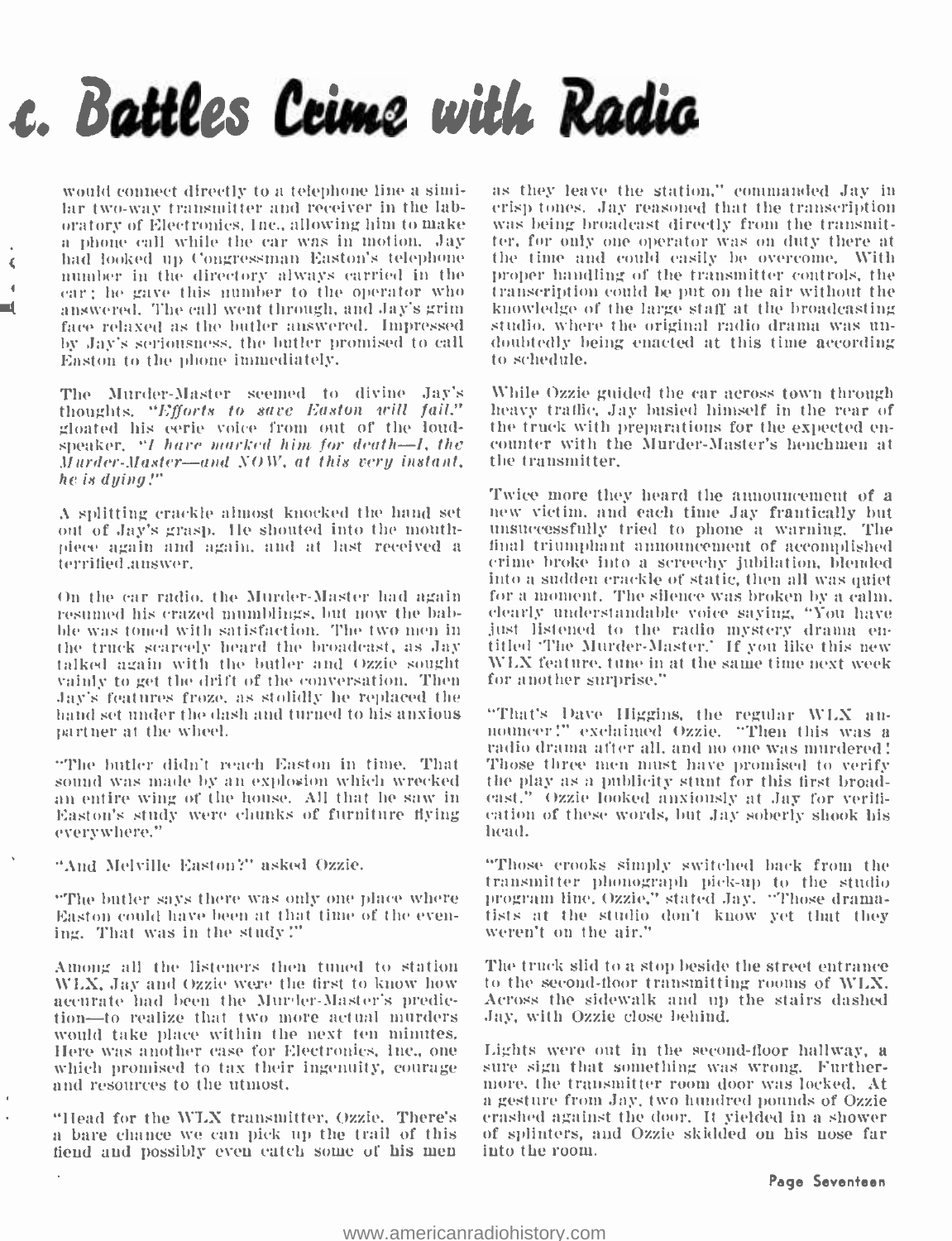Lashed to the chair and securely gagged was the room were two masked men. cramming apparatus into satchels. The unexpected arrival of Jay and Ozzie startled the men into grabbing their stillopen satchels autd diving for the tire escape. Just as the Last man vanished through the window, .lay heaved a small black object like a baseball. It landed in a satchel, unnoticed as the man chattered down the tire escape and vanished in the — most unfavorable conditions, such as when the<br>darkness, transmitter was located in a basement or in a darkness.

Recognizing the futility of giving chase in the darkness, Jay returned to the control desk where<br>Ozzie was holding a greatly swollen nose with one hand and endeavoring to release the station operator with the other. Jay quickly cut the ropes, but the operator could give no information other than to verify what Jay had already surmised. Police arrived, quizzed the three men over and over again, and examined every corner of the transmitter room without securing a single usable — covered and smashed their transmitter or<br>- taken it entirely out of the Washington area. clue.

The next day marked steady investigations by the law. They were seeking the Murder-Master through his own crimes, but each retraced trail went astray. In the case of Melville Easton, tiny wheels, pieces of wire and fragments of metal in the ruins of the study showed that some one had planted a bomb in the room and wired it to a he flipped a switch which changed over the antime clock. This scheme was almost certain of tenna from a non-directional to a highly direcsuccess, for it was well known that Easton retired to his study at eight each evening to read the newspapers. The other two murders likewise re- vealed an intimate knowledge of the habits of the victims. There were no clues, no discernible mo- tives for the triple crimes.

While police labored in vain and all Washington red Electronics, Inc. truck could be seen speeding back and forth across town from Georgetown to Anacostia, working gradually upward from the Potomac River in five -block steps. As usual, Ozzie was at the wheel. Jay was in the rear of the car, headphones clamped to his ears. making adjustments continually on the control board to which was built by some eccentric millionaire in imitaall apparatus in the truck was connected. Atop the truck, supported by a wood framework which could he rotated by means of a hand wheel under the roof, was a unique array of short metal rods arranged to form the antenna system for the special micro -wave receiver now being used to trail the Murder- Master.

The object tossed Into the satchel of the fleeing criminal the night before had been a tiny microwave transmitter, another product of the Electronics, Inc. laboratory. Vacuum tubes scarcely larger than acorns, and batteries no thicker than<br>lead pencils made possible this unique and compact transmitter which used a half-wave antenna scarcely one inch long and emitted an unmodu-

Page Eighteen

The scene inside was fraught with danger. lated R. F. carrier on a wave length of only five<br>Lashed to the chair and securely gagged was the centimeters (two inches). The batteries had an lated R. F. carrier on a wave length of only five operating life of twenty-four hours, which meant that unless Jay was successful in picking up the carrier signal by nightfall, his one and only clue would be worthless.

> Knowing the maximum distance from which the carrier of the micro -wave transmitter could be picked up by the receiver in the car under the most unfavorable conditions, such as when the steel-framed building, Jay had plotted the route of the car accordingly in order to cover all of Washington and its suburbs.

> Hour after hour passed without a recognizable sound from the receiver. There was no stop for lunch, despite Ozzié s protestations. As nightfall approached, the car reached the northern limits of the District, with the men anxious and weary. about ready to believe that the crooks had discovered and smashed their transmitter or had

> Ozzie headed the car down Military Road into Rock Creek Park. Just as they crossed the creek. Jay sprang to attention and signaled for an immediate stop. A faint whistle could be heard in the headphones; it grew louder as he adjusted the beat frequency oscillator in the receiver. Next he flipped a switch which changed over the antional array, then grabbed for the wheel above his head and rotated the antenna for maximum signal strength.

> "Our transmitter's up there on the hill, Ozzie. hack of those trees. Circle around to Rollingwood Lane and we'll take another bearing."

> Ozzie did as directed, and now the highly directional antenna pointed an unwavering finger at a large house, almost hidden by the trees and topped by queer serrated stonework and many miniature towers.

> "That's Ghordu Castle." exclaimed Ozzie. "It tion of an old Scottish castle, along with that gate -keeper's cottage perched atop the gate and that artificial lake below us which looks a little like a moat. Ile lost everything in the stock market crash and this place has been vacant for the last few years."

> Parking the truck on a side street out of sight of the castle, the two men headed into the woods.

> At a likely spot where the underbrush came almost up to the walls of the building, they crept up to a window.

> From one of Jay's pockets came a thin blue -steel instrument; this he inserted in the crack under (Page 21, please)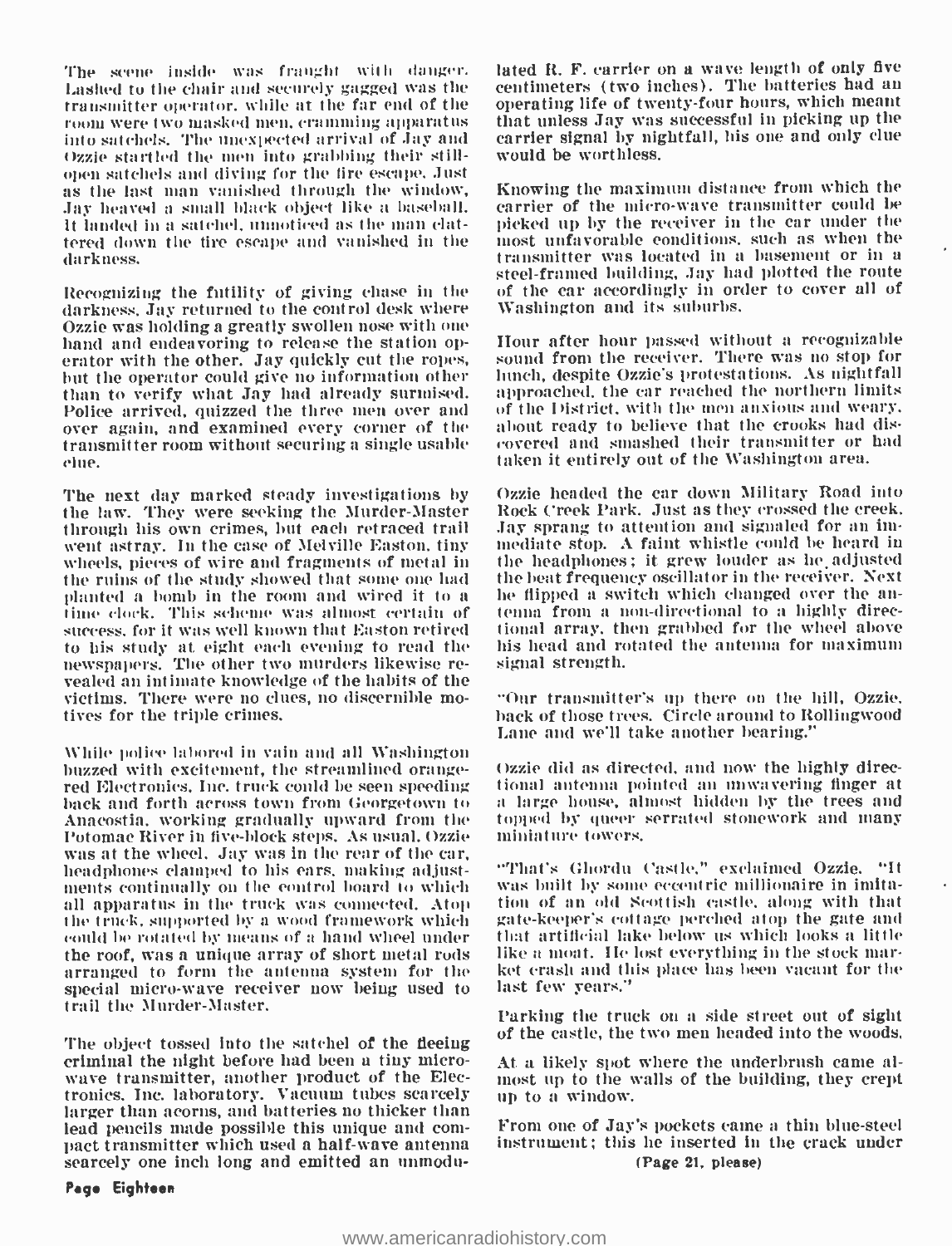# Electronics, Inc. Battles Crime with Radio (Continued from page 18)

the window and skillfully manipulated the tool for a few moments. The tremendous pressure forced the lock to yield, and slowly, inch by inch with scarcely a creak, the window rose. Voices drifted outward; judging from the conversation. "He always cuts loo<br>the men inside were preparing to leave, and would — us time to tune in." the men inside were preparing to leave, and would return at nine that evening to receive new orders from the Murder-Master over a special radio set The voice dropped to a lower pitch and became<br>in the master bedroom. Clearly their voices were precise, emphatic in its delivery. The listening in the master bedroom. Clearly their voices were precise, emphatic in its delivery. The listening<br>heard boasting about the cleverness of their crooks drank in every word. At the end of seven<br>Master in sending out a radio b Master in sending out a radio broadcast which only they could understand.

After the men had gone, Jay and Ozzie crawled through the window, located the master bedroom on the second floor, and examined it carefully while using their flashlights as little as possible. in one corner were two satchels which they recognized; from one of these Jay retrieved the microscovere in action. If they could reach the end of wave transmitter. On a table was a cabinet considering their radio beam trail before the message was taining what appeared t boxes along one wall, then signaled to Ozzie that Luckily the trail proved short. In Chevy Chase, they were going back to the truck.

the master bedroom again. Working at top speed. they soon had their apparatus concealed in one of him as fiendish a crime set-up as this? Jay had no<br>the boxes and connected unobtrusively to the hanswer to this question as yet but knew definitely the boxes and connected unobtrusively to the – answer-to-this-question as yet but knew definitely nearby power-cord. Whatever message the Mur- – that some one in that house was the Murdernearby power cord. Whatever message the Murder- Master might send tonight, Jay was satisfied that he would learn its import. What he wanted to know now was the location of the transmitter from which this message would be broadcast.

loop antenna for the micro-wave array on the<br>roof, and tuned the truck's ordinary short-wave receiver to the frequency to which the receiver - bedroom just vacated by Doe and his men; here<br>in the castle had been set. Now all they could do - it was but the work of a few minutes to remove was to wait until the Murder-Master came on the air.

Inside the master bedroom at Ghordu Castle faces eurrent through the power cord to the special became tense as the hands of the clock crept to nine. The man known as Doc, who appeared to — mike then picked up all sounds in the room and be in charge, turned on the radio set and adjusted — fed them into the audio amplifier at a level of the tuning dial slightly. There was a whine from the radio. The short-wave broadcast was begin-complifier output was fed in turn to the recording<br>ning—a chattering noise that would have donecthead, where it made the cutting needle vibrate in credit to a flock of blue -jays. Doc flipped another switch, and a tiny motor in the rear of the set whined as it came up to speed. The chatter from the radio changed in tone now as the special east at regular but extremely short intervals. At Back to the truck they went with the equipment, last, when the speed of the motor was made ex- leaving no signs of their presence in the castle, actly correct by adjusting a field rheostat and and there they played back the transcription, was synchronized with the signal by rocking the alloaring a repetition of all that the Murdermotor frame, a voice predominated—a crackling

tone which brought pleased grins from the listening ex- convicts.

"\'hat a laugh the Master has," commented Doc. "He always cuts loose with it at the start to give

The voice dropped to a lower pitch and became erooks drank in every word. At the end of seven den gloating crackle.

In the meantime, Jay and Ozzie had not been idle.<br>They, too, had picked up the blue-jay chatter on the short waves. It took but a minute to secure a bearing on the transmitter by rotating the loop antenna for maximum output, and again they their radio beam trail before the message was identity of the Murder-Master.

the loop aerial pointed accusingly at a home<br>In less than ten minutes they had secured neces- — familiar to both of them—the mansion of Parole<br>Sary equipment from the truck and were back in — Board member Graham Thorne. Bu an exclusive suburb northwest of Washington, familiar to both of them—the mansion of Parole Board member Graham Thorne. But how could this respected and widely known man be involved in as fiendish a crime set-up as this? Jay had no Ma ster.

suggested Jay as the monkey-chatter broadcast<br>Back in the truck again, Jay substituted a large ended. paratus ; perhaps it will give us some more clues." ended.

> A few minutes later they were again in the master bedroom just vacated by Doc and his men ; here the microphone, the electric phonograph turntable and the audio amplifier which Jay had arranged to be turned on automatically when the flow of receiver had actuated a sensitive relay. The mike then picked up all sounds in the room and about  $-70$  db for tremendous amplification. The amplifier output was fed in turn to the recording unison with the sound signals, cutting sound tracks in the pregrooved aluminum disc on the turntable. Tay noted with satisfaction that the aluminum dise was practically filled.

> Master had said. That one aluminum disc gave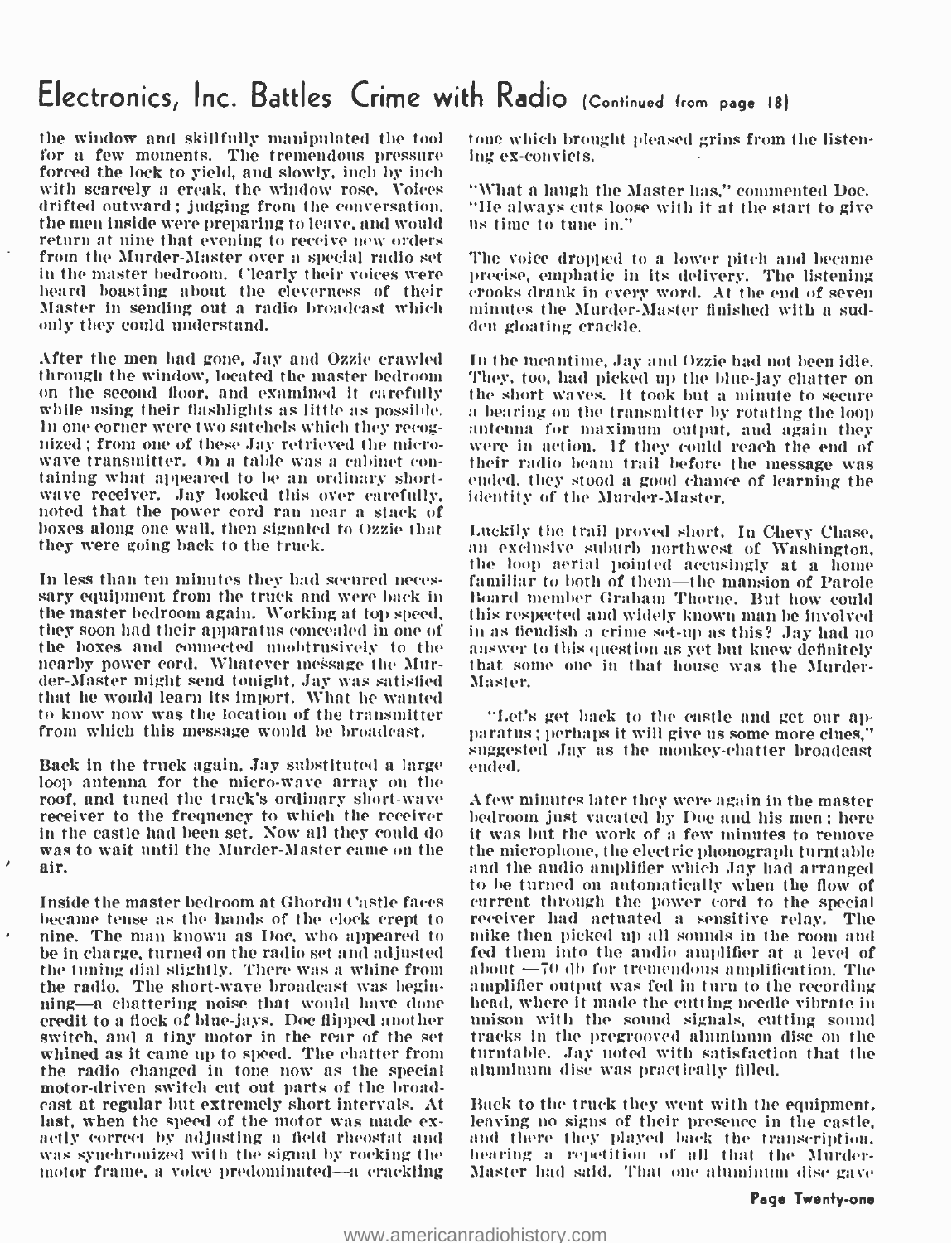them vital facts concerning coning crime.

Tomorrow night, the reigning king of crime intended a stupendous robbery. IIe liad found a weakness in a hitherto impregnable place, the tnafn vault of the Empire National Bank in downtown Washington, and had given to his men instructions for carrying out every detail of the stupendous robbery.

Now Electronics, Inc., had something tangible to present to the law. A single playing of the record in the office of the Chief of Police brought immediate action. Orders were issued to transfer – prise from Thorne just before the rod hit him, and<br>all funds from the bank vault to other locations. – then all three were slumped on the floor unconall funds from the bank vault to other locations. to substitute packages of secretly marked banknotes padded with wads of green paper, and to – least five minutes before reviving, yet did not care<br>set a cordon of police around the bank. Jay made – to enter the room because of the burglar alarm set a cordon of police around the bank. Jay made no mention of the Thorne home to the police, for he knew that such information would be ridiculed and might even invalidate the evidence he had already presented.

Twelve o'clock of the next night found Jay and Ozzie concealed in the shadows of shrubbery on the lawn of Thorne's home, waiting to trap the either and started this message. Murder-Master himself while the police took care of his cohorts. Those who succeeded in escaping  $\sqrt[4]{QRR}$  QRR any fire-meter amateur—notify police<br>the police tran would. Lay believed, report im a immediately that Murder-Master has been capthe police trap would, Jay believed, report immediately to the Master for protection.

Jay's reasoning proved correct, for soon a car was seen rolling down the alley in back of the home, with lights out. It stopped ; two men dashed into the house through the back door. During the excitement inside. Jay and Ozzie were able to clamber up ivy vines to the second floor bal-<br>cony without being noticed. From this vantage point they could peer underneath a shade into officers. There was a crash at the front door—<br>the only illuminated room in the house. Inside gunshots—struggles—and police burst into the were two men, gesticulating wildly in front of Thorne; they were just a few feet from the window, but facing partly away from it. The arm shing in plain sight on the floor was all the evior one hung useless, broken by a gunshot wound, she denote he police needed—in a jiffy handcuffs were while beside the other was a satchel crammed to overflowing with pads of currency which Jay knew to be loot from the bank vault.

It was but the work of a few minutes for Jay to bring forth a glass cutter, trace a circle on the windowpane, and silently remove the disc of glass with the rubber suction cup taken from his pocket tool kit. IIe could take no chances of setting off a burglar alarm by attempting to force the window open.

Ozzie had extended the telescoping steel fishpole — made the Murder-Master's standing with his own<br>antenna and plugged its heavily-insulated con- — men more secure. All other members of the crime necting cable into the transmitter output jack. Anyone coming in contact with that gleaming eight -foot length of steel would be jolted into un- consciousness. The secret of the high voltage and

high power which the transmitter could deliver for short periods of time lay in the super -efficient midget batteries and a self -rectifying vibrator in the power pack.

Carefully Jay gripped the antenna by its insulating handle and inserted it through the hole in the window. Closer and closer to the unsuspecting criminals came the highly charged rod, as Ozzie held his breath in agonized suspense. A calculating glance showed Jay that he could just barely reach the necks of the three men with one swing of the antenna. A flick of his wrist-a cry of surscious. Jay knew they would remain there for at least five minutes before reviving, yet did not care system which might summon sleeping assistants of Thorne.

"Now If we can get the police here before those fellows revive, our work will be ended," stated Jay as he plugged a sending key into the transmitter and started this message flying through

"ORR QRR any fire-meter amateur---notify police tured in home of Graham Thorne in Chevy Chase. rearrants, surround home and capture all who attempt exeape!"

Alert radio amateurs and an efficient police radio system brought quick results. Screaming squad cars converged on the house from all directions. and soon all entrances were guarded by armed officers. There was a crash at the front door gunshots-struggles-and police burst into the second-floor room just as the stunned men began to show signs of recovery. The satchel of bills lying in plain sight on the floor was all the evion the men, a door to the balcony was unlocked. and Jay and Ozzie were allowed to tell their story.

independently become suspicious of Thorne's ac-<br>Strapped to Jay's back was a powerful five- —tivities and had been demanding investigations :<br>meter transmitter : this he switched on after —the murders ended this threat of In the morning papers. Jay and Ozzie were naturally the heroes of the day. with their elaborately - equipped truck and the shop of Electronics, Inc.. likewise receiving much publicity. Thorne had confessed, describing scores of robberies planned by him and carried out by paroled convicts en- trusted to his care. The three murdered men had the murders ended this threat of exposure and made the Murder-Master's standing with his own organization had been captured in the trap at the bank, and once again Electronics, Inc. had checked a crime wave which threatened the property and lives of Washington citizens.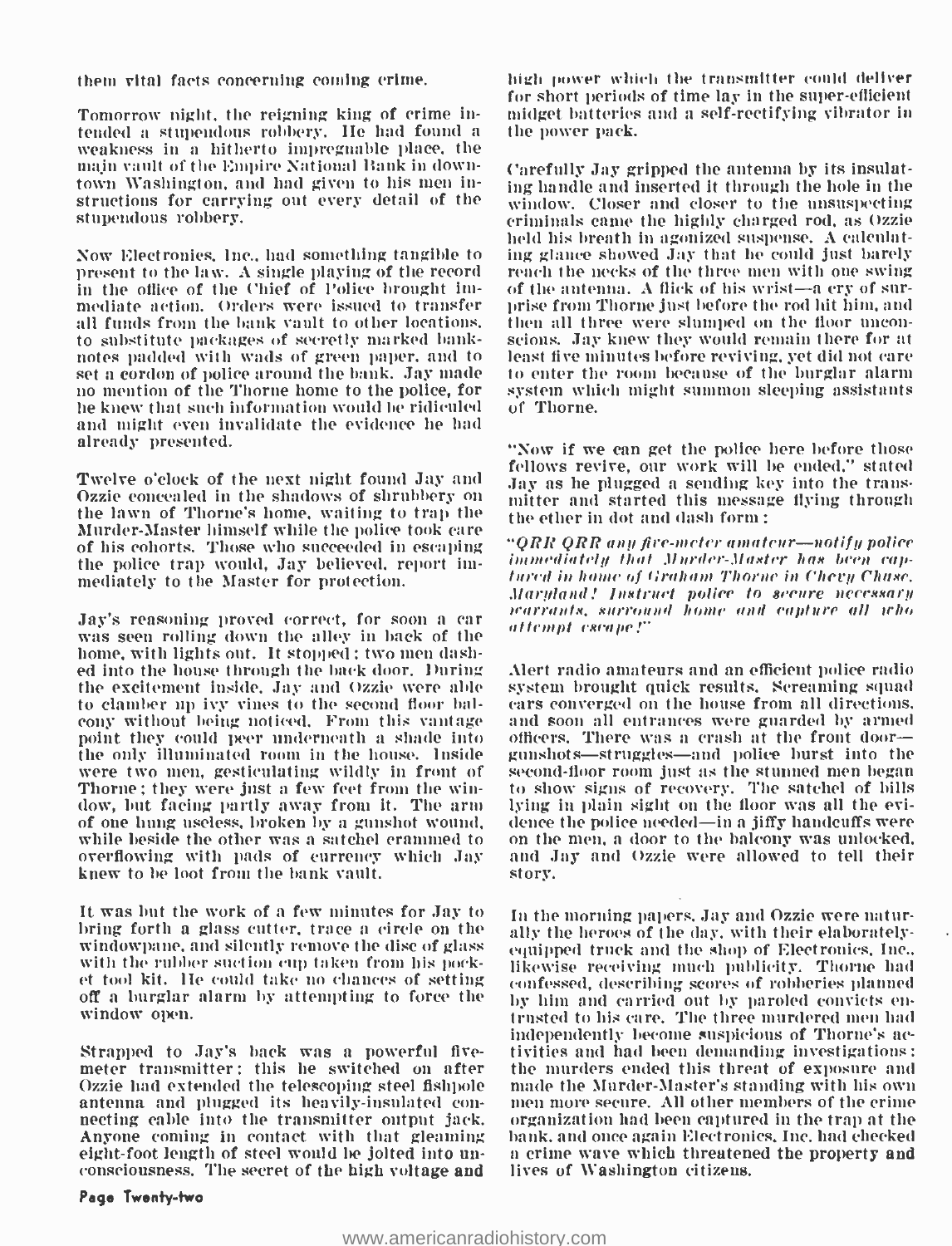

Television Station Needs Big Staff! an The television station at Alexandra Palace, Lon-<br>don. employs a staff of over 250 trained television<br>technicians. This figure indicates a bright future The television station at Alexandra Palace, Lontechnicians. This figure indicates a bright future for N.R.I.-trained Radiotricians and Teletricians when television sweeps this country.

### $\rightarrow$ *i* r i $\rightarrow$ African Natives Enjoy Philco Radio!

Somewhere hi the African Sudan is a lone Philco squatted on the floor, their hair made up in wood ashes and mud, their black faces often painted in grotesgme fashion. According to the missionary who operates the radio, nearly all the natives believe the receiver itself makes the music and words; they enjoy the programs, but just can't comprehend the miracle of radio.

#### $\frac{1}{\sqrt{1-\frac{1}{\sqrt{1-\frac{1}{\sqrt{1-\frac{1}{\sqrt{1-\frac{1}{\sqrt{1-\frac{1}{\sqrt{1-\frac{1}{\sqrt{1-\frac{1}{\sqrt{1-\frac{1}{\sqrt{1-\frac{1}{\sqrt{1-\frac{1}{\sqrt{1-\frac{1}{\sqrt{1-\frac{1}{\sqrt{1-\frac{1}{\sqrt{1-\frac{1}{\sqrt{1-\frac{1}{\sqrt{1-\frac{1}{\sqrt{1-\frac{1}{\sqrt{1-\frac{1}{\sqrt{1-\frac{1}{\sqrt{1-\frac{1}{\sqrt{1-\frac{1}{\sqrt{1-\frac{1}{\sqrt{1-\frac{1}{\sqrt{1-\frac{1$ English Sell Two -In -One Receivers!

Several firms in England this season are introsuperheterodynes for long-distance reception but can be switched over to straight T. R. F. circuits for high -fidelity local reception.

# $A$ pple Fixes Radio Set!

writes in to tell about a customer who accidentally<br>discovered that his set would work only when a damp finger was placed on the prongs of one tube.

and then used a slice of apple as a substitute!<br>Mr. Carr found that the tube was defective; replacing it gave better results than did the apple!

### $n r$  i Good Guessing!

.\ letter addressed) simply to ''Mr. .1. E. Smith, Washington. D. C.." by an N. R. I. student reached the National Radio Institute promptly despite the fact that thirty other men in D. C. have the surname "Smith" and the same initials, "J. E."!

# Loudspeakers Replace Church Bells!

The bells in the belfry of ninny an English church have been replaced by public address systems consisting of a phonograph, pick -up unit and audio amplifier in the church, with powerful loudspeakers in the belfry. Recordings of the original bells are used.

### $\frac{1}{1}$ n r i $\frac{1}{1}$ Danger-Low Notes!

N. R. J. Student Gordon Carr, of Saskatchewan, strains if the house is not built as substantially as <sup>A</sup>radio receiver having sufficiently good fidelity eathedral organ can actually be dangerous to a home. The powerful bass notes set up sympathetic vibrations in the floors and walls of a room, and these can cause serious cracks and a cathedral! As yet, radio transmitters, receivers and loudspeakers in commercial use have not approached the danger point.



RADIO REVEALS LETTUCE SEED SECRETS! It is reported that a California farmer measures the capabilities of different batches of lettuce seeds with a special ultra short -wave receiver, then separates the seeds into groups which will mature at definite periods of time.

KITE CARRIES EMERGENCY EL<br>RADIO ANTENNA! A large water- SE<br>proof kite, capable of being folded into <sup>a</sup><sup>6</sup>-foot aluminum mailing tube, has been developed by Pan American Airways for its new clipper planes. In ma<br>the event of an emergency landing on ma<br>water, the kite will carry the radio mo<br>antenna aloft.

ELECTRIC EAR DETECTS IN-<br>SECTS! In Hawaii, a special contact<br>microphone is being used with a porta-<br>ble high-gain audio amplifier and high-<br>sensitivity crystal headphones to<br>make audible to human ears the noises<br>made by in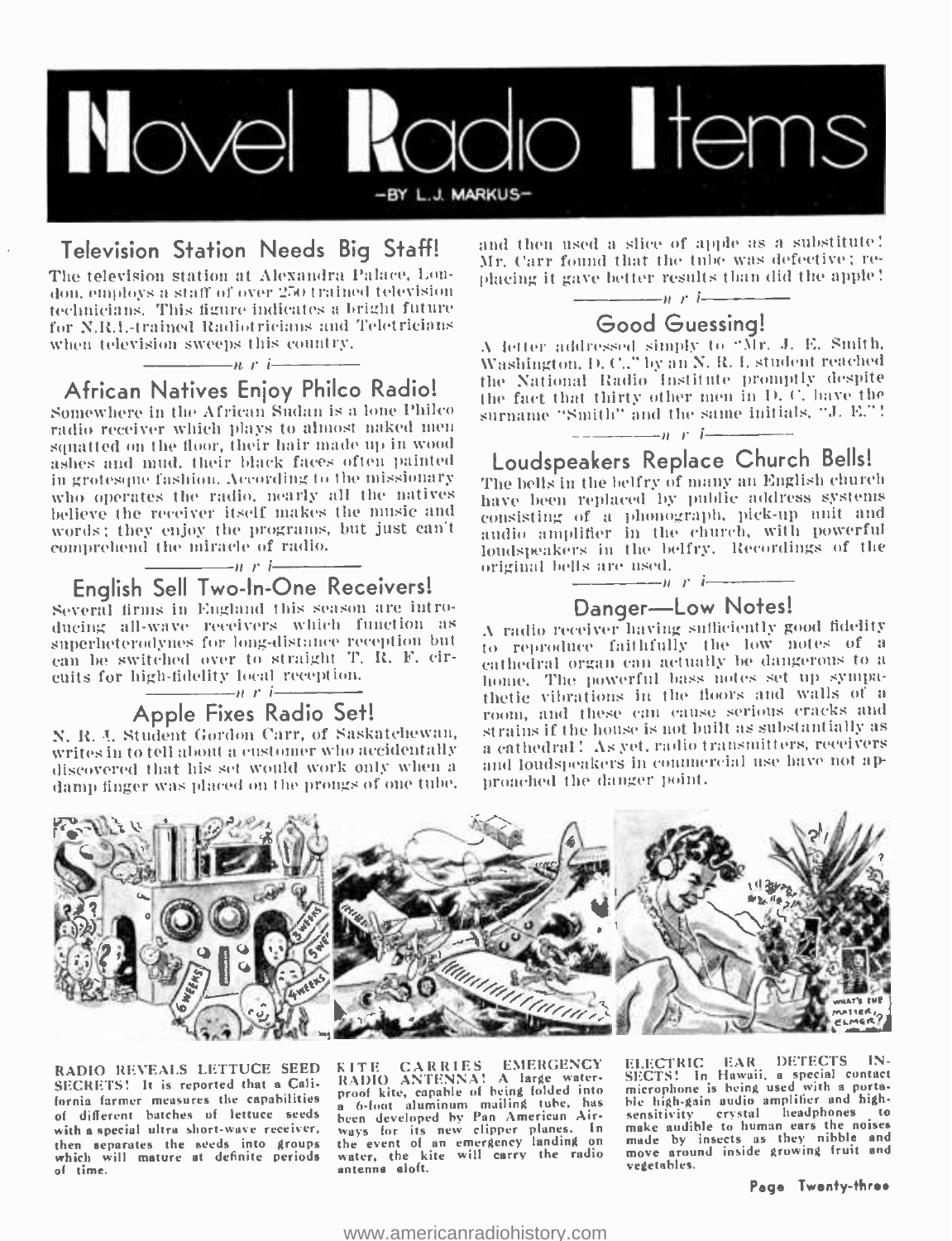

# A MESSAGE FROM THE PRESIDENT OF THE N. R. I. ALUMNI ASSOCIATION

# FELLOW MEMBERS OF THE ALUMNI-GREETINGS!



Peter J. Dunn worthy of the trust you have<br>placed in me. I will do every-It is indeed a happy privilege to greet you through the will strive hard to prove edly to the advantage of Radio service men,<br>worthy of the trust you have<br>placed in me. I will do every- I am sorry I do not have the opportunity to meet

thing in my power, with the help of our Vice Presidents, our Secretary and Executive Secrethe officers of Local Chapters, and with the entire medium of NATIONAL RADIO NEWS. I earnestly entire membership of our Alumni Association, to any entire membership of our Alumni Association, to any expound to take an acti make 1938 the greatest year in the history of this organization.

work, I want to dechne myself on one important point right now. I shall not he a candidate finre-election next year. I will be heart and soul in active part in whatever duties are assigned to me<br>in the years to come. But I shall not be a candidate for re-election for only one reason. I don't want to be selfish. I realize it is but fair for me<br>to step down to make room for someone of the Sincere good w<br>many men who have served the N–R–T–Alumni — and prosperity. many men who have served the N. R. I. Alumni Association so well. I want the work of these men to become better known to the members of the N. R. I. Alumni Association. I have monopol- ized the spotlight long enough.

medium of our own NATIONAL of my enthusiasm for National Radio Institute<br>RADIO NEWS. First of all I Alumni Association has been gained from Mr. RADIO NEWS. First of all I – Alumni Association has been gained from Mr.<br>want to thank the entire mem- – J. E. Smith, President of National Radio Institute bership for electing me, for a such takes much pride in the N, R, I, Alumni As-<br>fourth time, as your National sociation because it is a great influence and vital President. I promise you I force in helping to bring about conditions d will strive hard to prove edly to the advantage of Radio service men. Let me say again that I am extremely proud to be the leader of such a tine body of men. Much of my enthusiasm for National Radio Institute force in helping to bring about conditions decidedly to the advantage of Radio service men.<br>I am sorry I do not have the opportunity to meet each and every one of you in person. That is im-

Much as I appreciate the great honors which you have bestowed upon me. and much as I enjoy the tremely popular. Through it we become better of your Alumni Association. And I again call lication for personal comments. The "Here and<br>There Among Alumni Members," has proved ex-<br>tremely popular. Through it we become better<br>acquainted with one another. I read every line<br>of it—I hope you do too. acquainted with one another. I read every line

> <sup>I</sup>shall be glad to hear from any of our members care of National Headquarters or at my home. 713 North Fulton Avenue, Baltimore, Md.

> Sincere good wishes for your health, happiness

Very truly yours,

PETER J. DUNN, National President, N. R. I. Alumni Association

Page Twenty -four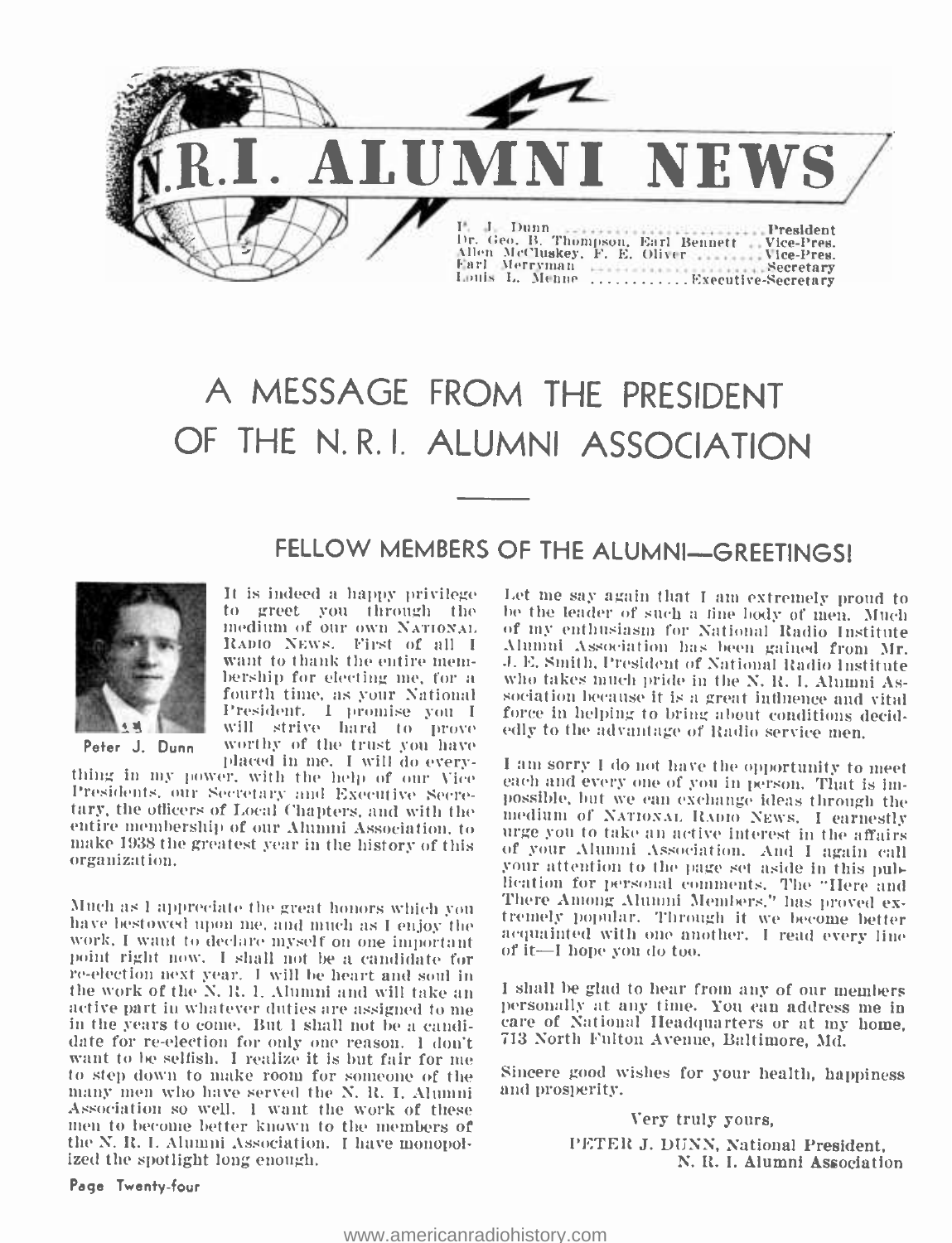

Ñ,



Send in your serriee notes. We will re -word them for publication. To qualify your note for the NEWS you must hare obxerred the snore trouble ou two or more identical reeeirers.

CROSLEY MODEL 170 IMPROVEMENTS To improve the low frequency audio response – current. Due to the regulation of the power sup-<br>by-ness the cathodes of the phase shifter and – ply all of the voltages will be decreased. If only by -pass the cathodes of the phase shifter anal A. F. amplifier type 56 tubes to ground. For this sers. The tube cathodes are positive, the chassis being the negative condenser connection pout. Decreasing the value of the diode load resister from 500,000 ohms to 250,000 ohms will further improve the tone anal will reduce the background

 $\frac{1}{\sqrt{1-\frac{1}{2}}}\frac{1}{\sqrt{1-\frac{1}{2}}}\frac{1}{\sqrt{1-\frac{1}{2}}}\frac{1}{\sqrt{1-\frac{1}{2}}}\frac{1}{\sqrt{1-\frac{1}{2}}}\frac{1}{\sqrt{1-\frac{1}{2}}}\frac{1}{\sqrt{1-\frac{1}{2}}}\frac{1}{\sqrt{1-\frac{1}{2}}}\frac{1}{\sqrt{1-\frac{1}{2}}}\frac{1}{\sqrt{1-\frac{1}{2}}}\frac{1}{\sqrt{1-\frac{1}{2}}}\frac{1}{\sqrt{1-\frac{1}{2}}}\frac{1}{\sqrt{1-\frac{1}{2}}}\frac{1}{\sqrt{1-\frac{$ 

EMERSON MOTOR-BOATING<br>MODEL 350AW OR INTERMITTENT

MODEL 350AW Replace the .01 microfarad 600 volt condenser used to couple the detector to the control grid of the 43. Also reduce the value of the control grid resistor of the 43 to 100,000 ohms instead of 250.- 000 ohms.  $\frac{m}{2}$  r i

COLONIAL MODEL 600A INTERMITTENT Install a new control grid lead for the 6A7 type tube using flexible wire for this purpose.

 $\frac{1}{\sqrt{1-\frac{1}{n}}}\frac{1}{\sqrt{1-\frac{1}{n}}}\frac{1}{\sqrt{1-\frac{1}{n}}}\frac{1}{\sqrt{1-\frac{1}{n}}}\frac{1}{\sqrt{1-\frac{1}{n}}}\frac{1}{\sqrt{1-\frac{1}{n}}}\frac{1}{\sqrt{1-\frac{1}{n}}}\frac{1}{\sqrt{1-\frac{1}{n}}}\frac{1}{\sqrt{1-\frac{1}{n}}}\frac{1}{\sqrt{1-\frac{1}{n}}}\frac{1}{\sqrt{1-\frac{1}{n}}}\frac{1}{\sqrt{1-\frac{1}{n}}}\frac{1}{\sqrt{1-\frac{1}{n}}}\frac{1}{\sqrt{1-\frac{$ 

COLONIAL MODEL 136 DEFECTIVE 25Z5 SILVERTONE Carefully check the electrolytic condensers for leakage. If they are bad install new ones rated at 200 volts D. C. or more. Check the antenna series receiver in question you may install a .001 mfd. mica condenser or a larger paper tubular emulen- ser rated at 600 volts.

 $\longrightarrow$  r i  $\longrightarrow$ 

COLONIAL MODEL 85 DEAD When this condition accompanied by lack of plate voltage on the power tubes occurs check connecting to the two small prongs.

COLONIAL MOI)EL 36 LOW VOLTAGE This is generally caused by leaky coupling con- densers which place a small positive voltage on

 $n r$  i  $-$ 

the grids of the 45s thus increasing the plate current. Due to the regulation of the power supone coupling-condenser is leaky only a single tube. may be affected and withdrawing that tube will allow the receiver to play with but little distortion.

 $n \rightarrow n$  r i

COLONIAL MODEL 33-34 INTERMITTENT Carefully check the phonograph switch controlled by the tuning condenser shaft. If it is defective and a phonograph is employed replace the switch otherwise it may be removed.

 $\cdots$  is the set of  $\cdots$ 

SILVERTONE MODELS 1917. IMPROVED 1967 AND 1967A-C TUNING EYE CIRCUIT<br>The tuning eye control grid lead should be removed from its present position and connected to the end of the  $1$  megolim A. V. C. filter resistor feeding the 6K7MIG control grid.

# $n r$  i  $-$

# MODELS 1986 -1987

MODULATION HUM

Modulation hunt which occurs only when a station is tuned in may be eliminated by connecting .05 mfd. 600 volt condensers from each side of the power transformer primary to the chassis.

#### $+$   $+$   $+$   $-$

# **MODEL 1988**

SILVERTONE ELIMINATING WHISTLE<br>MODEL 1988 MT 1930 KC.

the primary of the output transformer. This may chomer frequently listens to the station operating be done at the speaker plug, the primary leads A whistle due to a beat between the second harmonic of the 465 kc. LF. (930 kc.) and a 930 kc. signal may at times be experienced. If the cus-<br>tomer frequently listens to the station operating<br>on 930 kilocycles you may shift the whistle to<br>some other point where it will not be objectionable. This is accomplished by changing the  $I$ . F. frequency of the receiver. Determine at what point between 900 kc. and 960 kc. the whistle will be least objectionable. Divide this frequency by

(Page 27, please)

#### Page Twenty-five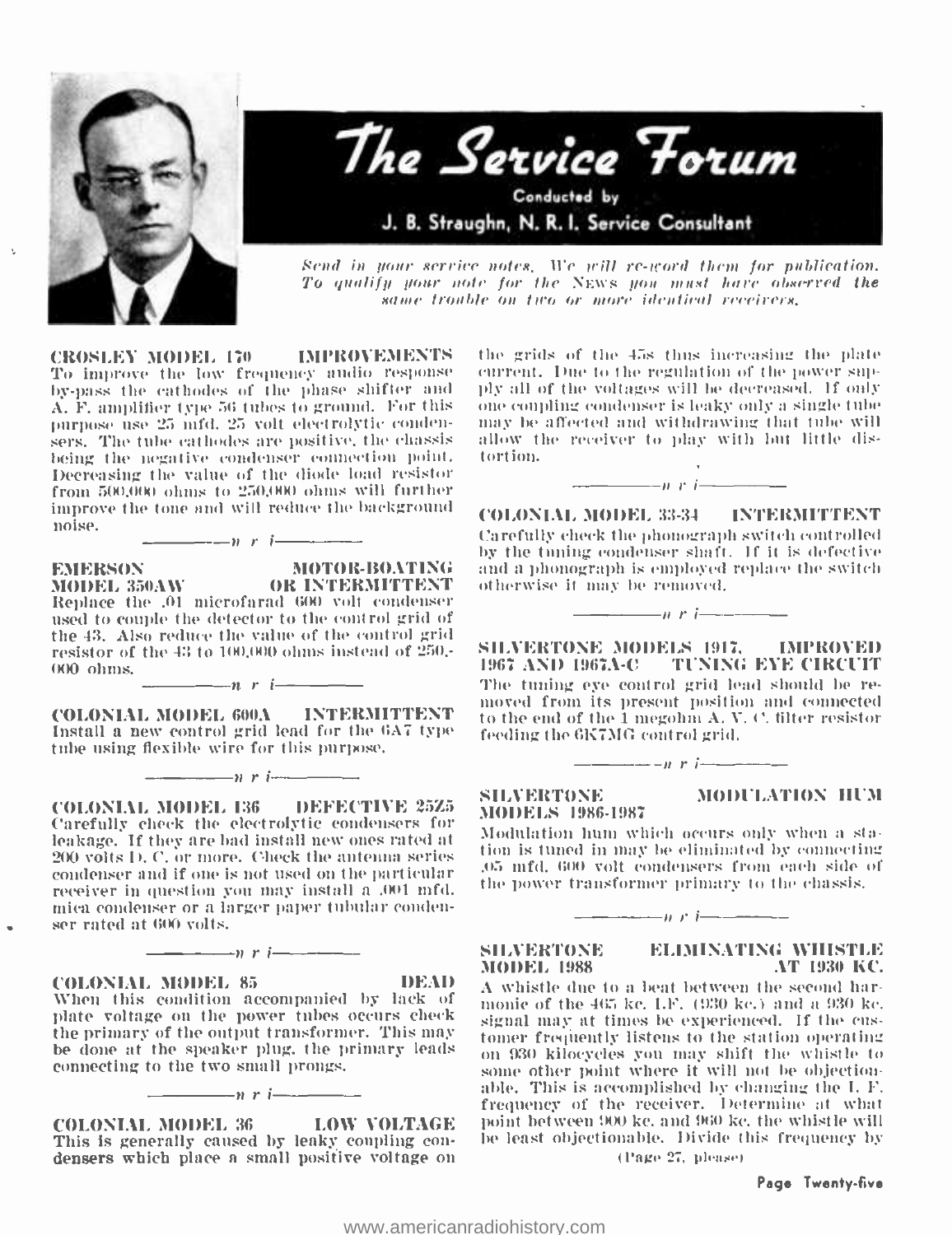# Here and There Among Alumni Members

Graduate R. Bourret of Miami, Fla., is Flight of Philadelphia. re-Radio Officer with Pan American Airways System cently graduated and on Clipper Ships flying to many Caribbean and are now ready to ex-South American ports. Plenty of adventure and thrills in that job.

Theodore Campbell of Hastings, Pa., was mar-<br>ried recently. Ile is doing fine in his Radio ser-<br>vicing business and now advertises on the screen<br>of motion picture theatres in neighboring towns.

P. E. Armstrong of Jamestown, N. Y., is in charge of Radio servicing for the Turner Radio Shop and has had his salary increased 50% since starting with them two years ago.

We wonder who is the boss.

Dr. Willehado Torres. San Luis Potosi, S. L. P.. Mexico, a physician, is a graduate of N. R. I. and — Lester W. Pearce writes to say he is now as-<br>a member of the Alumni Association. He operates — sistant -Radio -Operator for the -Department of short wave station NE2KL o 7054 k.c. IIe will be glad to communicate with any amateurs in the U. S. A.

John Leone of Verona, N. J. reports he is doing<br>well in automobile Radio servicing for Radio Service Bureau, Montclair, N. J.

This is your page for exchanging personal items, fellows. Send them in.

Walter 11. Smith of Montreal, Que., Canada suc- cessfully passed the examination and lias been issued a Certificate of Proficiency in Radiotele- graphy by the Canadian Government.

Howard Spangler of Knoxville, Tenn., who operates Spangler Radio Service Shop, took a long vacation with Mrs. Spangler, at Miami, Fla. 11e points out that this is one of the advantages of  $\frac{dy}{tions}$ being in business for himself.

Speaking of Spangler, he also sent us a letter he John L. Ambrozich, Chisholm, Minn., is com-<br>received from student William Lafstrom who en- mander of a unit of the U.S. Naval Communicarolled upon the recommendation of Spangler.<br>Lafstrom is clated with his progress. He is a showman and has a troupe of trained monkeys and baboons. He plans to go into Radio full time, as soon as he completes his Course. Stubborn Radios will be a cinch for him.

Graduate Alvin Smith is now associated with broadcasting station KSCJ. Sioux City, Iowa, principally doing transmission work. IIe has a good job with a fine station.

John A. and James F. Gillespie, 29 year old twins Page Twenty-six

of Philadelphia. re- cently graduated and pand from a spare time Radio business to full time. A couple of live wires.



For crying out loud ! It just leaked out Ihat James G. Hollingsworth of headquarters anal Dorothie Kelly of the Stenographic Department have been married for weeks. Congratulations - - aud we'll all be up and see you sometime.

1. W. Meadwell has a real partner in his spare time and the members by their first names also came<br>time Radio business. It's Mrs. Meadwell. Yes, the mean worning to practice a new signature—Mrs.<br>sir, both are full-fiedged And Margaret, Secretary to the Executive Secretary of the Alumni Association, who knows most of the members by their first names also came .1..1. Mantel. Why doesn't someone tell us these things I

> sistant Radio Operator for the Department of Commerce. Bureau of Air Commerce, Lovelock. Nevada. IIe has a Civil Service appointment. having passed the examination with a grade of 88%. Mighty nice salary, too.

> Ray Meunier who graduated in 1931 operates amateur station OQSR.lI and is Chief Operator of the Official Wireless Station of Kindu, Belgian Congo, Africa, where he is employed by the Belgian Government.

> K. D. Huddle, who graduated in 1932, is now Engineering Aide with the U. S. Department of Agriculture, l'ierre, S. Dak.

> Richard Price, Durban, Natal, South Africa, has been made Honorary Secretary for Division Five. of the South African Relay League. Congratula-

> John L. Ambrozich, Chisholm, Minn., is comtions Reserve.

> Graduate Dale Hoag of Saginaw, Mich. writes. "I bare succeeded in placing two of your graduates in good paying positions with local distributors." That's the spirit, Hoag.

> Alison A. Lomax, who has his own business In Spencer, N. C., writes from Havana, Cuba, "Having a great time here in Cuba and Miami. Won trip selling Philco Radios." And he gives a lot of credit to his N. R. I. training. Nice going, Lomax.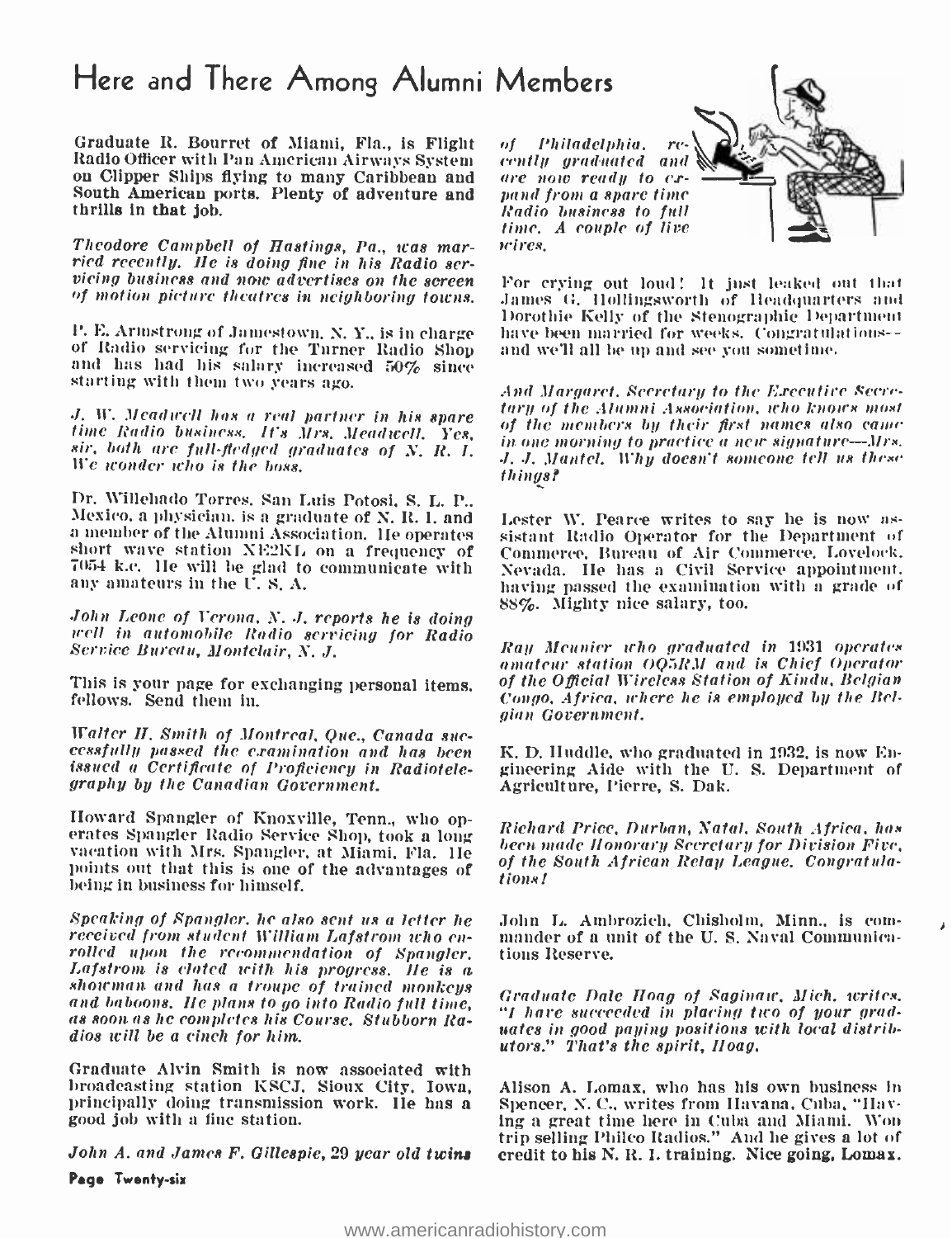# The Service Forum (Continued from page 25)

2 which will give you the new I. F. frequency to which the receiver should be aligned. If for  $e^{-\frac{1}{2}t}$ ample it is determined that a whistle at 915 ke. would not he objectionable the I. F. should be realigned at 915 divided by 2 or 457.5 kc. As this change in intermediate frequency will affect the dial calibration the pre-selector and oscillator<br>must be realigned. Sometimes it is possible to overcome the whistle by using a very short an-<br>tenna although this of course cuts down on the number of stations which may be received.

# MODEL 1989

# SILVERTONE SPEAKER RATTLE

There are two adjusting screws at the rear of the speaker and speaker rattle can be corrected by adjusting these screws. Tighten one and loosen the other slightly until the rattle is eliminated.

 $\frac{1}{\sqrt{n}}$  r i-

# $\frac{1}{\sqrt{1-\frac{1}{\sqrt{1-\frac{1}{\sqrt{1-\frac{1}{\sqrt{1-\frac{1}{\sqrt{1-\frac{1}{\sqrt{1-\frac{1}{\sqrt{1-\frac{1}{\sqrt{1-\frac{1}{\sqrt{1-\frac{1}{\sqrt{1-\frac{1}{\sqrt{1-\frac{1}{\sqrt{1-\frac{1}{\sqrt{1-\frac{1}{\sqrt{1-\frac{1}{\sqrt{1-\frac{1}{\sqrt{1-\frac{1}{\sqrt{1-\frac{1}{\sqrt{1-\frac{1}{\sqrt{1-\frac{1}{\sqrt{1-\frac{1}{\sqrt{1-\frac{1}{\sqrt{1-\frac{1}{\sqrt{1-\frac{1}{\sqrt{1-\frac{1$

If hum is noted only with the tone control in the bass position it may be eliminated by making the - voltage condenser. The orig<br>following changes : 1. Remove the .01 mfd. con- - capacity of 14 microfarads. denser which is connected from the triode plate of the 6Q711G to a tie lug. This tie lug may be identified by the fact that it connects to the tone 1903-1953 control switch. 2. Connect a .05 mfd. 600 volt con- denser from the tie lug to the plate of the 6F6MI1; tube near the 5Z4MG tube. 3. Remove the lead from the 6Q7IIG cathode to the tone control switch. 4. Ground the switch lug from which this wire was removed to the ground lug of the broadcast antenna coil.

 $\longrightarrow$ n r i

#### SILVERTONE MODEL 1970

A frying noise in the electrolytic filter condensers may be noticed during the heat -up period if the line voltage is high. No defect is indicated and nothing in the receiver will be harmed. The frying noise however may he eliminated by connecting a 35.000 ohm ohmite "brown devil" resistor across the terminals of the sizzling condenser. This is the input condenser whose case is insulated from the chassis by means of the round fiber washer.

# $n_r$  i  $n_r$  i  $n_r$  in the SILVERTONE MODEL 1970 11UM

Examine the lead to the metal case of the bypass condenser which is connected to one side of the power line. This condenser is located near the center of the rear chassis wall. If the condenser lead is broken it should he resoldered. Also ground one heater lead of the 6C5 tubes to the chassis.

SILVERTONE MODEL 1970 WHISTLE Additional gain is obtained in this receiver due to regeneration which is obtained by coupling the output of the I. F. tube to the input of the tube.

 $-n$  r i

The regeneration device is in the form of a wire which is connected at one end to the plate terminal of the 6K7 tube and at the other end to a tie point lug near the first I. F. transformer can. This wire is placed near the plate lead of the 6A7 tube. If the two wires are too close together oscillations will result and a squeal will be heard as each station is tuned in. Simply by bending the wire to the tie lug away from the plate lead the trouble may be eliminated. If this wire is bent too far away some of the normal sensitivity will be lost. By experiment you will be able to find the point at which satisfactory sensitivity is obtained without squealing. For best results the I. F. amplifier should be peaked while you are properly positioning the regeneration wire.

#### $-\hspace{-2.0cm}-\hspace{-0.1cm}n$  r i $-\hspace{-0.1cm}-\hspace{-0.1cm}-\hspace{-0.1cm}$ SILVERTONE MODELS 1905, 1915, HUM 1955 -1965

To eliminate hum from these models replace the input electrolytic filter condenser (can insulated front chassis) with a 25 microfarad high working voltage condenser. The original condenser had a



# SILVERTONE MODELS **IMPROVED**<br>1903-1953 **SENSITIVITY**

SIZZLING NOISE type tube may be changed from a .1 mfd. unit to a<br>.03 mfd. unit. 4. After making these changes re-1903 -1953 SENSITIVITY When the customer desires more sensitivity it may be obtained by making certain changes in the receiver which are : 1. The resistor in the plate circuit of the 75 tube should be changed from 100,000 ohms to 250,000 ohms. 2. The 210 ohm resistor in the cathode circuit of the 6116 tube may be replaced by a 100 ohm resistor. 3. The by -pass condenser connected at the cathode of the 6D6 type tube may be changed from a .1 mfd. unit to a .03 mfd. unit. 4. After making these changes re- align the receiver. n.ri

BALKITE CHARGERS Electrolyte for these various units may be obtained from the ('hicago Service Station. 230 West Chicago Avenue, Chicago, Illinois. When ordering materials state the model number and if available the serial number of the charger.

# EMERSON MODEL 101-U

The filament voltage dropping resistor for this set is mounted under the chassis and the heat radiated from it often melts the sealing compound in nearby parts causing their rapid deterioration. To eliminate the trouble you may install a line cord resistor. You will note that a section of the original resistor was used as a shunt for the pilot light. This must still be employed and the radiation of heat front it is negligible. Therefore the resistance lead of the new line cord should be connected to the tap on the old resistance unit which feeds the pilot light. A 130 ohm line cord resistor will prove satisfactory.

#### Page Twenty-seven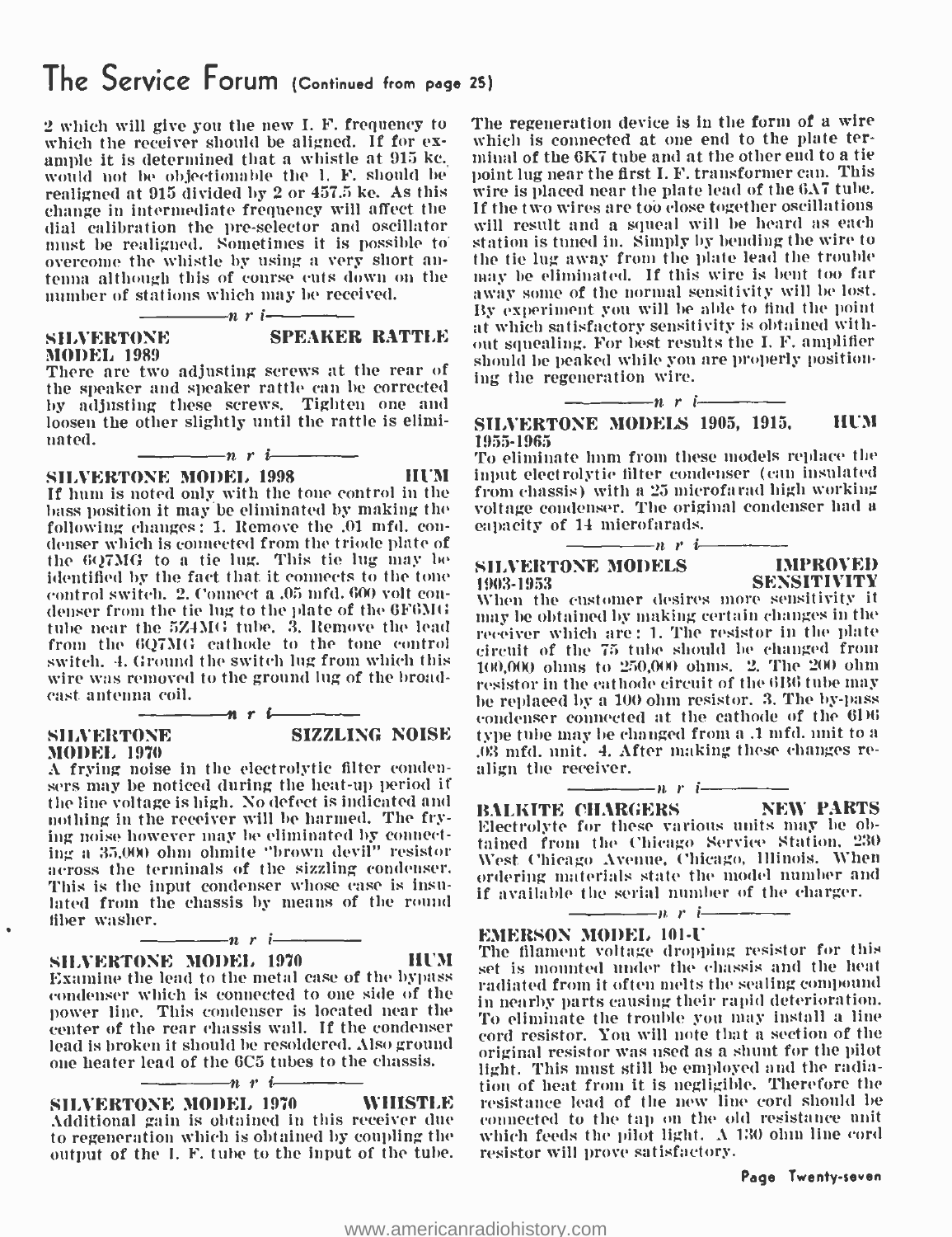

# New York Chapter

Following are the duly elected officers for New York Chapter for the year of 1938;

> Joseph Barrette-- Chairman<br>Alfred Stock--Fice-Chairman Louis J. Kunert-Neerctarn 11. Struble-Treasurer

Our new Chairman. Mr. Barrette, is very pro-<br>gressive, extremely popular with the member-<br>ship, and we expect him to do much to make our Chapter one of the finest in the N. R. I. Alumni Association.

Our Vice-Chairman, Mr. Stock, is a thoroughly<br>experienced Radio num, a hard worker for the<br>Chapter and not at all new in his position. At va-<br>rious times he has acted as Chairman of the<br>Chapter during the absence of the re

to these two officers by making their election<br>unanimous.

At one of our recent meetings we took up the lead a very illuminational<br>term of moving to a new meeting place. Some Universal Receivers." of the members felt that a more centrally located<br>meeting place, should the considered but, after some discussion it was decided that we continue<br>to meet at Damanzeks Manor, 12 St. Marks Place, New York City, and arrangements were made for this hall, on our meeting nights, for the balance of 1938. The Chairman wishes attention called to the fact that the meeting place is at 12 St. Marks Place. New York Pity, and the street should not be confused with a similar street in Brooklyn.

stitute. Plans for this meeting are not complete students and graduates of N. R. I. It was a huge as this issue goes to press, but due notice will be success, topped off with a fine talk by Mr. Joseph given to all members. students and graduates in the New York Metropolitan area.

Our members are greatly interested in our Round Table discussions. They are helpful and instructive. By these discussions we help one another and the less experienced members especially find these meetings very helpful.

#### Page Twenty-eight

# Baltimore Chapter

The following officers for 1938 have been installed:

> W. W. Jensen-Chairman C. H. Hill-Vice-Chairman I. Willett-Secretary-Treasurer W. Giese-Editor E. W. Gosnell-Librarian C. Hachemeister-Sergeant-al-Arms<br>J. B. Gough-Finance Committee O. J. Ruth, Jr.-Finance Committee

It will be seen that Chairman Jensen, who served<br>the Chapter so faithfully during 1937, has been re-elected. Mr. Willett also is an experienced man<br>in the duties of Secretary for Baltimore Chapter. .1. B. Gough. a member of the Finance Committee, is the gentleman who was a candidate for Secretary of the National organization of the Alumni Association, and who ran such a strong race against Secretary Merryman.

Mr. Giese is the chap who did such a fine job as Editor of the Baltimore Bulletin and the mem- bers are delighted to know this snappy publica- tion is to be revived, with Giese in the right spot as Editor.

Executive Secretary Menue administered the oath of office to National President Dunn in the presence of the members of the Baltimore Chapter and President Dunn, in turn, installed the Officers of our Local.

One of the high lights of our recent meetings was a talk by J. B. Straughn of Iieadquarters, who lead a very illuminating discussion on "Servicing

Remember, meetings are at Fishpaw's Hall. Baltimore and Gilnnor Streets. ou the first and third Tuesday of each month. ait S P.M. Students and graduates of N. R. I. am cordially invited.

# Philadelphia-Camden Chapter

 $t = \frac{1}{2}$ 

Plans are well under way for a big, grand rally. Our first big meeting ot the year was netd at at which the principal speaker will be a member. Grand Fraternity Hall in Philadelphia and was of the Technical Staff of the Na Our first big meeting of the year was held at Grand Fraternity Hall in Philadelphia and was students and graduates of N. R. I. It was a huge Kaufman, Director of Education, N. R. I., who spoke on Automatic Frequency Controls. Mr. Kaufman's presentation of the subject matter

> A Supreme Fidelity P. A. System was loaned for the occasion through the courtesy of the Radio Electric Service Company, Philadelphia.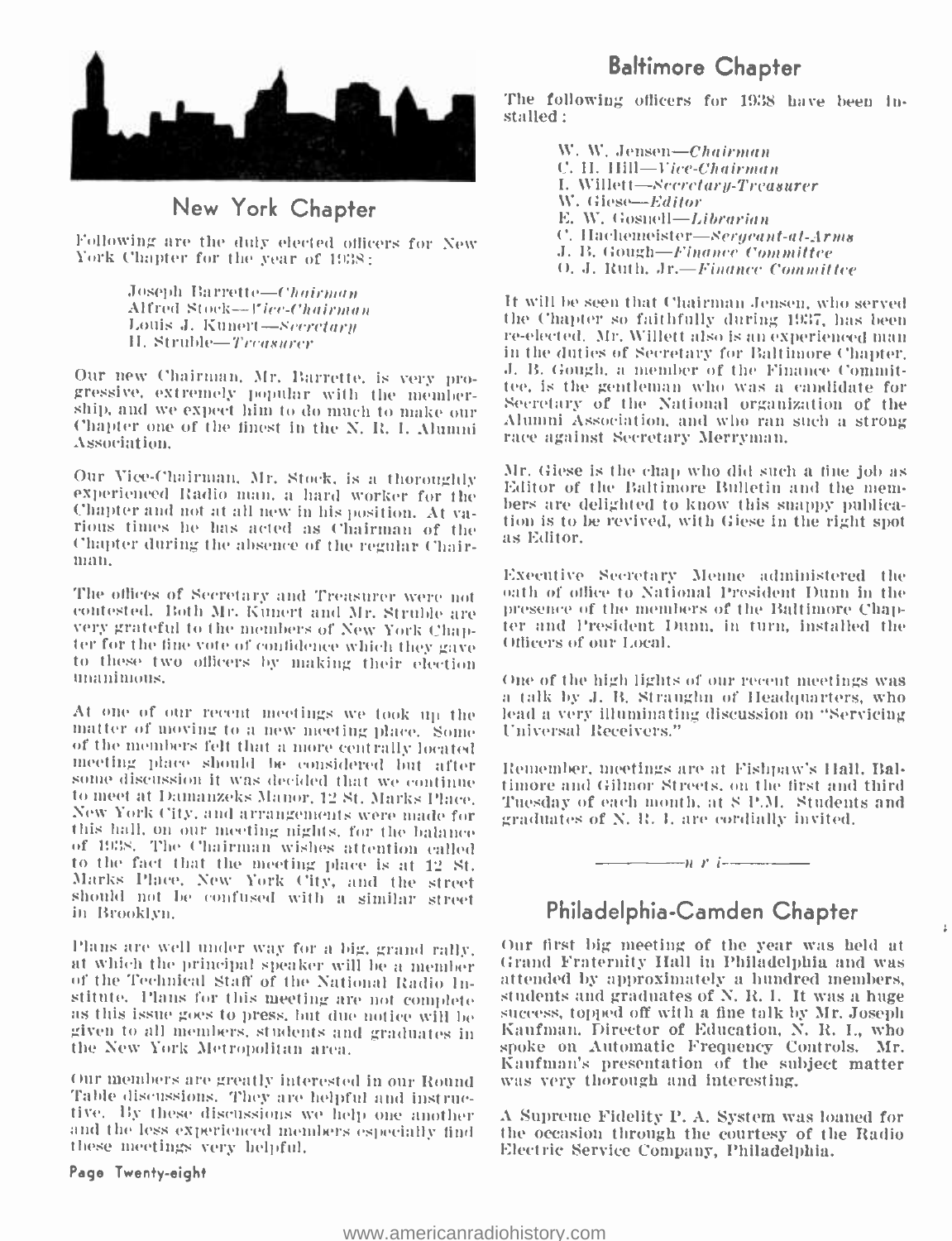Before the meeting and during the intermission. Mr. Ilttgh S. Scott of Gloucester. New Jersey en- tertained with a number of selections on the piano. Mr. Clarence Stokes, one of our leading serve the Chapter during the present year:<br>members, presented musical selections through  $\overline{F}$ , E. Oliver, Chairman members, presented musical selections through<br>the medium of turntable records, and the abovementioned P. A. system. The fellows seemed to enjoy these musical presentations so much that bers for the writing of words to a song fitted to some well known old-time air which would be accepted as the Chapter song, to be sung at all regular meetings. A prize is to be awarded to the The Chapter is pleased to report a number of member whose presentation is finally accepted.

The main door prize was won by Mr. Miles Bent-<br>bery of Philadelphia. Other door prizes, one donated by the Radio Electric Service Company, 7th At one of our recent meetings a motion picture,<br>and Arch Streets, one by their branch store at —furnished by the Ford Motor Company, was and Arch Streets, one by their branch store at Radio Company, 120 North 7th Street, Philadelphia, were won by William E. Lennon, Huntingdon Valley, Pennsylvania, Charles Hickman, Sharon Hill, Pennsylvania, and Samuel Breyer, this area are invited to join us at any of our camden, New Jersey, respectively. Camden, New Jersey, respectively.

The following elected and installed officers will serve during the year of 1938:

Charles J. Fehn, Cheirmen Joseph Strano. Vice-Chairman Allen Schiavoni, *Recording Secretary*<br>Herman Doberstein. Financial Secretary<br>Clarence Stokes, Treasurer Alfred Wysoczanski. Librarian Adolph Zinter. S*ergeant-at-Arms* 

Mr. Herman Doberstein was appointed Chairman of the Membership Committee, Mr. Robert M. Senderoff, Chairman of the Entertainment Committee (in charge of speakers), and Mr. Joseph Strano, Chairman of Publicity Committee.

all meetings. They are held regularly on the first and third Thursdays of each month. Temporary headquarters are at 34(i5 Kensington Avenue. where information as to a more permanent meeting place may be had by telephoning Nebraska 7163.

# $\frac{1}{\sqrt{n}}$ nri $\frac{1}{\sqrt{n}}$ We Get Around

N. R. I. Alumni Association, Washington, D. C.

 $\lambda$ 

of the China Clipper. Upon my arrival at the corner in their car. Mr. Smith waved and called<br>hotel in the island I found a copy of NATIONAL (Goodby Allen.'---and they were gone. A lump hotel in the island I found a copy of NATIONAL RADIO NEWS, believe it or not. Wake Island is the last stop of the Pan American Airways on the way to China.

CHAS. F. WEST. San Francisco, Calif.

# Detroit Chapter

The following officers have been installed to

Jesse Perkins. Vice-Chairman C. Ii. Mills, Secretary William Wallace, Assistant Secretary J. Stanish. Financial Committee W. A. Fischer, Financial Committee Robert Briggs, Librarian Wm. C. Smith, Assistant Editor

new members, including E. Pike, Wm. C. Smith. Joseph Sperna. Geo. W. Bennett. Wm. L. Moses, Russell Sawyer, Alex Kiscen and Wut. I)oner.

At one of our recent meetings a motion picture, shown. Refreshments were served by the Chapter and everyone had a grand time. There is a lot of fine fellowship in the Detroit Chapter and all students and graduates of N. R. I. who live in this area are invited to join us at any of our Fridays of each month at 11305 Woodward Ave., beginning at 8:30 P. M.



 $\frac{1}{r}$  r i-

"To each of ns comes at least one opportunity to rise above his immediate surroundings and view<br>this workaday world from a loftier height. Mine came today. In a few minutes it had come and gone. Gone---but leaving an afterglow of sweetest memories.

Interesting programs have been arranged for sentimental phrases. When he is eaught by a "It is futile to try and record the charm of the am not a writer. A person who works every day for his livelihood has no business trying to pen gripping human emotion there is pathetically

> "I met them both for the first time this morning. room in Birmingham. I came in answer to a<br>telegram received the evening before. As I looked<br>over the different ones there was no mistaking<br>that face,—I had seen it so many times on the second page of Radio magazines. I walked up to the table, and for the nest thirty minutes re- ceived a lesson in kindliness, courtesy and man- ners that I shall never forget.

Just returned from a trip to Wake Island by way "Fleeting moments later and they rounded the corner in their car. Mr. Smith waved and called was in my throat. May God Bless you, Mr. and Mrs. J. E. Smith."

ALLEN MCCLUSKET. Birmingham. Ala. \'ice -President, N. R. I. Alumni Association.

Page Twenty-nine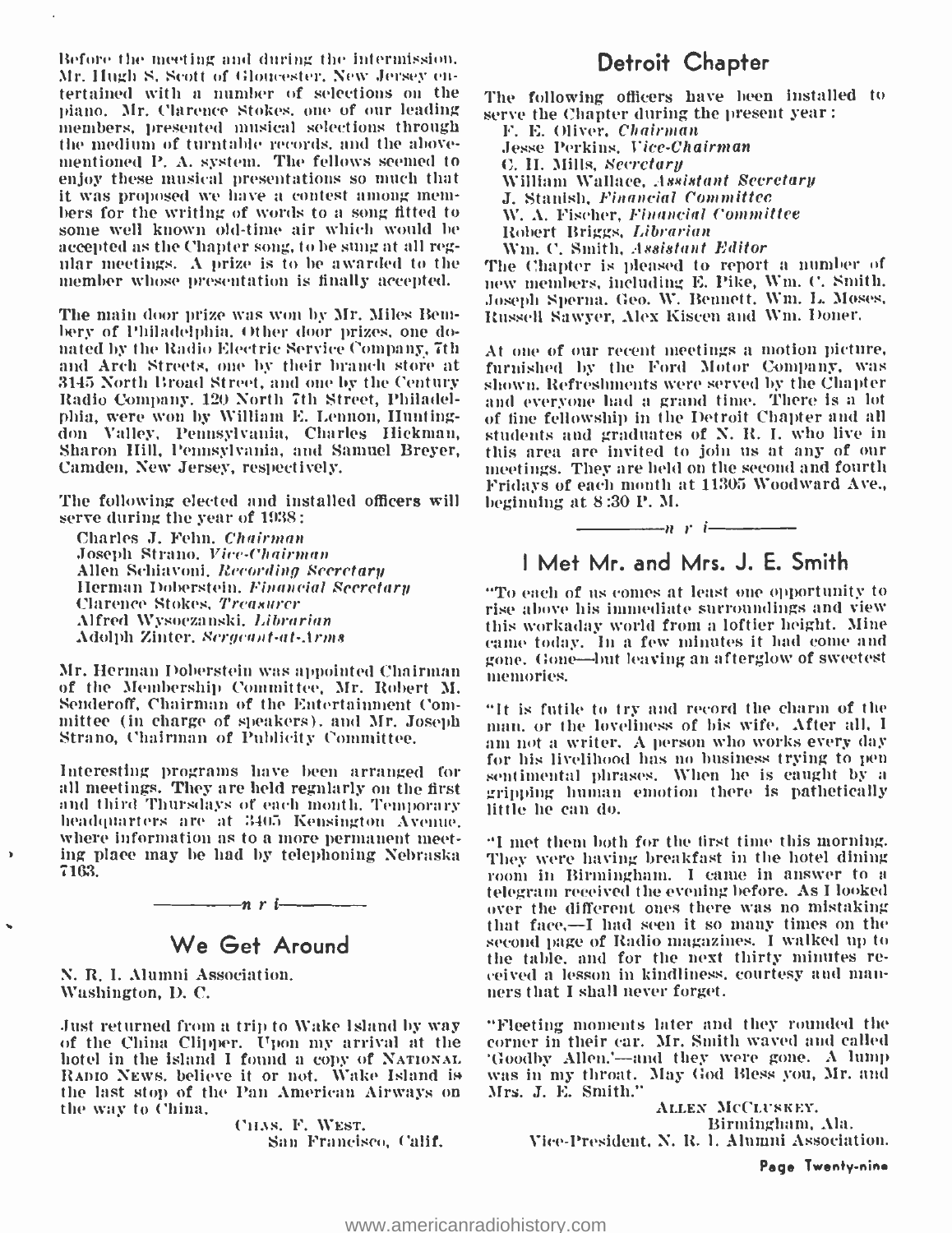

The Chicago Chapter recently put into effect a new plan of advertising for securing Radio ser- vicing business. It is known as group advertising.

directly to prospective customers, or distributed in any other efficient manner. These circulars are supplied to chapter members at cost.

Alumni Association and what membership in this organization means. It points out that members maintain a high standard of efficiency and fair dealing with a guarantee of absolute satisfaction to its customers. It is not necessary to add that initially edited by the very equable C. B. More-<br>the members are required to live up to this head, who is one of the pillars of the Chapter. the members are required to live up to this standard  $100\%$ .

of that particular organization, is evidence of customers are greatly reassured by it. This plan helps to overcome the hesitancy a customer might have when doing business with a serviceman for Friday of each month at 8:30 P. M, at the Hotel the first time. Sherman for S the first time.

## Directory of Chapters

- Baltimore-I. A. Willett, Secretary, 2411 Arunah Ave., Baltimore, Md.
- Philadelphia-Canden-Clarence Stokes, Treasurer, 3405 Kensington Ave., Philadelphia Pa.
- New York-L. J. Kunert, Secretary, 66-11 74th St., Middle Village, L. I., N. Y.
- Buffalo-T. J. Telaak, Chairman, 657 Broadway, Buffalo, N. Y.
- Ave., Toronto, Ont., Canada.
- Chicago—Sam Juricek, Secretary, 4223 N. Oakley Ave., Chicago, Ill.
- Pittsburgh- Albert Maas, Secretary, 9 S. Howard Ave., Bellevue, Pa.
- Detroit -C. H. Mills, Secretary, 5458 15th St., Detroit, Mich.

Page Thirty

When the public has been educated to the N. R. I. A. A. and the standard which it maintains, N. R. L A. A. members will have little difficulty in obtaining business. It remains for the N. R. I. A. A. to keep up the fight for high standards and for its members to continue to keep them in mind in<br>every contact with the public. The group plan of advertising is a very interesting experiment and should prove highly effective.

hand, the question box is opened and enough<br>Roughly, the advertising matter is in the form of a material to keep things lively for several hours<br>a mimeographed circular which can be mailed is always assured. Chicago Chapter, always progressive, has another plan for stimulating interest in meetings.  $\Lambda$ question box has been provided to receive written questions. After disposing of the business at material to keep things lively for several hours is always assured.

This advertising stresses the policies of N.R. I. and short cuts, which have made a big hit with Chairman Bennett has been giving some very fine thoroughly and passing out some valuable tips the membership.

Membership in an organization of technicians, hecause he is always in the front line whenever<br>even though the customer may never have heard — there is anything to be done. Incidentally, the Chicago Chapter publishes its own bulletin. known as Chicago Chapter Chatter. It is ad-The Technical Editor is Chairman Earl It. Benhecause he is always in the front line whenever there is anything to be done. Incidentally, the Chicago Chapter Chatter is quite a technical paper in itself.

The Chicago Chapter meets on the first and third

Directory of Officers

(To Serve Until January, 1939)

President-P. J. Dunn, Baltimore, Md. Vice-Presidents-

Earl Bennett, Evanston, Ill.

F. E. Oliver, Detroit, Mich.

 $\frac{1}{n}$   $\frac{1}{n}$ 

Dr. Geo. B. Thompson, Los Angeles, Calif. Allen McCluskey, BIrmingham, Ala.

Toronto-Ed. Witherstone, Secretary, 363 Nairn Executive Secretary - L. L. Menne, National Secretary—Earl Merryman, Washington, D. C.<br>Executive Secretary — L. L. Menne, National<br>Hoadquasters, Washington, D. C. Headquarters, Washington, D. C.

> "To cultivate fraternal relations among the Alumni of the National Radio Institute, to pro-<br>mote the welfare of each alumnus by interchange<br>of helpful information, to foster the spirit of of helpful information, to foster the spirit of<br>unity and loyalty to our Alma Mater."

 $\frac{1}{\sqrt{n}}$ n r i-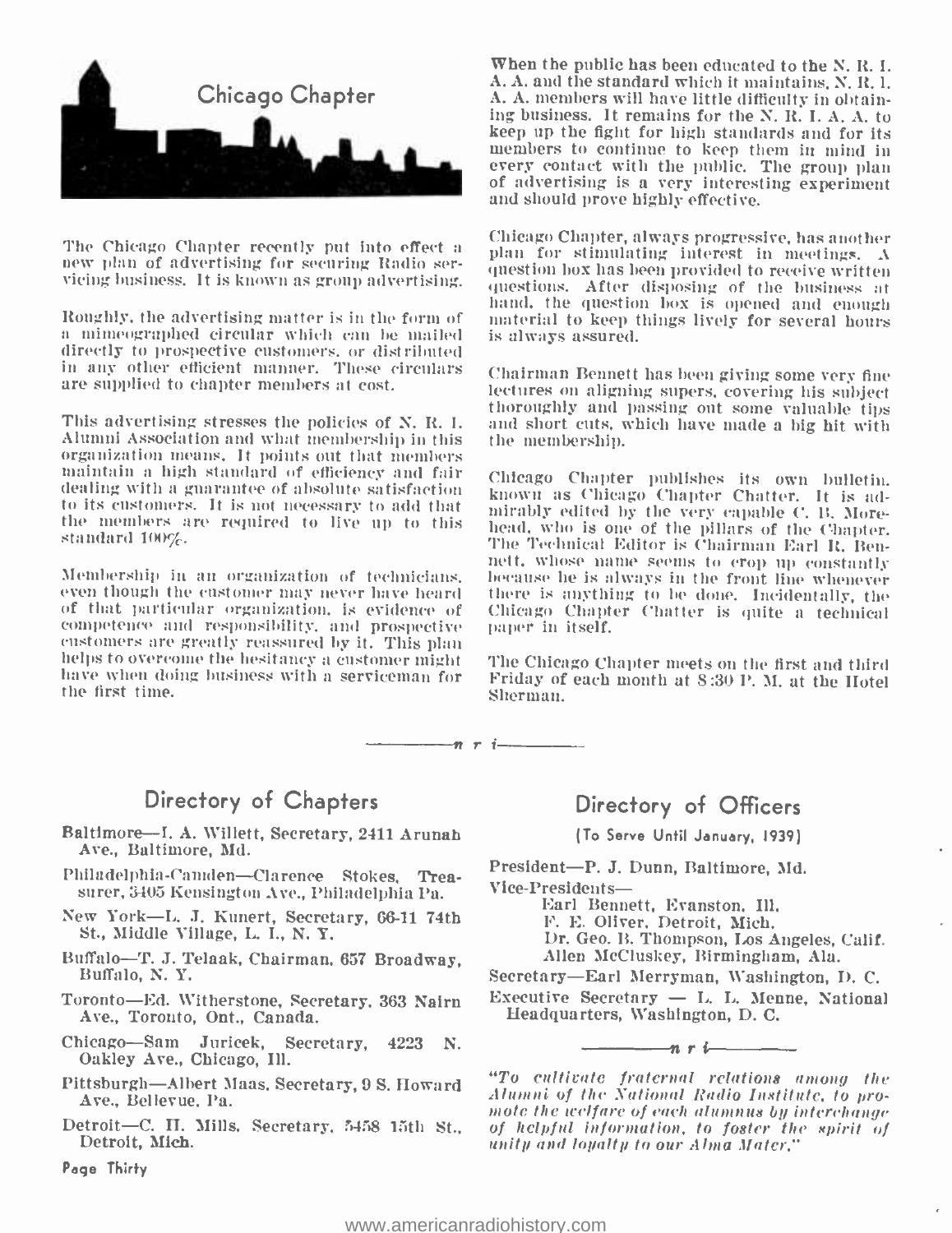

# We're Glad You Added "After First Reading"

Regarding Mr. Wm. A. Beasley's item in the Mail<br>Bag\_of\_February-March\_issue. He\_wants\_our service formulas printed on both sides of same<br>leaf. Now, 1 always paste each formula on a<br>separate sheet of my own along with other formulas for Radios of same make so as to save time when looking for information on certain makes of the particular on success and many of the set in a<br>sets. I like your present way of doing it, by primetic loose leaf binder, it is easy to get the desired insets. I like your present way of doing it, by printing matter of no consequence after first reading. on reverse side of formula sheets.

<sup>I</sup>agree with Mr. Giles and Mr. Kuntz about Electronics. Inc..----may we have more of same. ALFORD CORNICK. St. James. Mo.

## Mr. Guichard Agrees with Mr. Beasley

 $\frac{1}{n}$  r i

Here's a second to the motion of Wm. A. Beasley of Red Boiling Springs, Tenn., concerning the placement of the service formulas on both the back and front of the same leaf. It would be a big improvement and would eliminate the neces- sity of putting two leaves in a service manual.

The article on Antennas in the February March of the name of set, and in this way make a issue of the News was very interesting and helpful. I wish to see more "dope" on both transmitting and receiving antennas.

> HENRY S. GUICHARD, Everett, Washington.



 $-n$  r  $i$ 

and am more than delighted with it. The magazine is a complete surprise to me and I must say that I sat up 'till the early hours reading every word of it. The reading matter is both interesting and instructive.

J. E. BRUNEL, Ramsayville, Ont.. Canada.

# Prefers Present Method for Service Forum

With reference to the "Service Forum." the plan Mr. Beasley suggests was previously followed in the NEws. I personally feel that the present setup is far superior.

<sup>I</sup>believe that by clipping out these service hints. pasting them on sheets and filing them alphabetically according to the name of the set in-a formation. If it is a l'hileo you have for repairs, look up the "Philco" page and there you have all the service hints on these receivers. Mr. Beasley suggests that they be printed on both sides of the sheet so they can be filed. That would mean looking over every sheet to get the desired information, as there is no alphabetical order to the ser- vice notes as published in the magazine.

IIILBERT E. GLADE. Milwaukee, Wis.

#### $n \rightarrow i$

# Forecast Is "No Change"-No Storm **Predicted**

<sup>I</sup>believe that the majority of our readers prefer the Service Notes as they are. They can be clipped out and pasted on cardboard in alphabetical more practical system than filing the whole page. A change from the present system would bring in a storm of protest. I strongly believe.

MATT A. CIGELSKI. Three Lakes, Wise.



 $-n$  r i $\overline{\phantom{a}}$ 

I received my first copy of National Rapio News, — Congratulations to you on your December-Janu-<br>and am more than delighted with it. The maga- — ary issue of National Rapio News. The article Congratulations to you on your December-Januon "Automatic Tuning Is Here to Stay" by Mr. Dowie was real stuff. Let's have more of these splendid up-to-the-minute articles. Every suc-<br>cess to your magazine.

MAURICE E. MERCER, Vancouver, B. C., Canada.